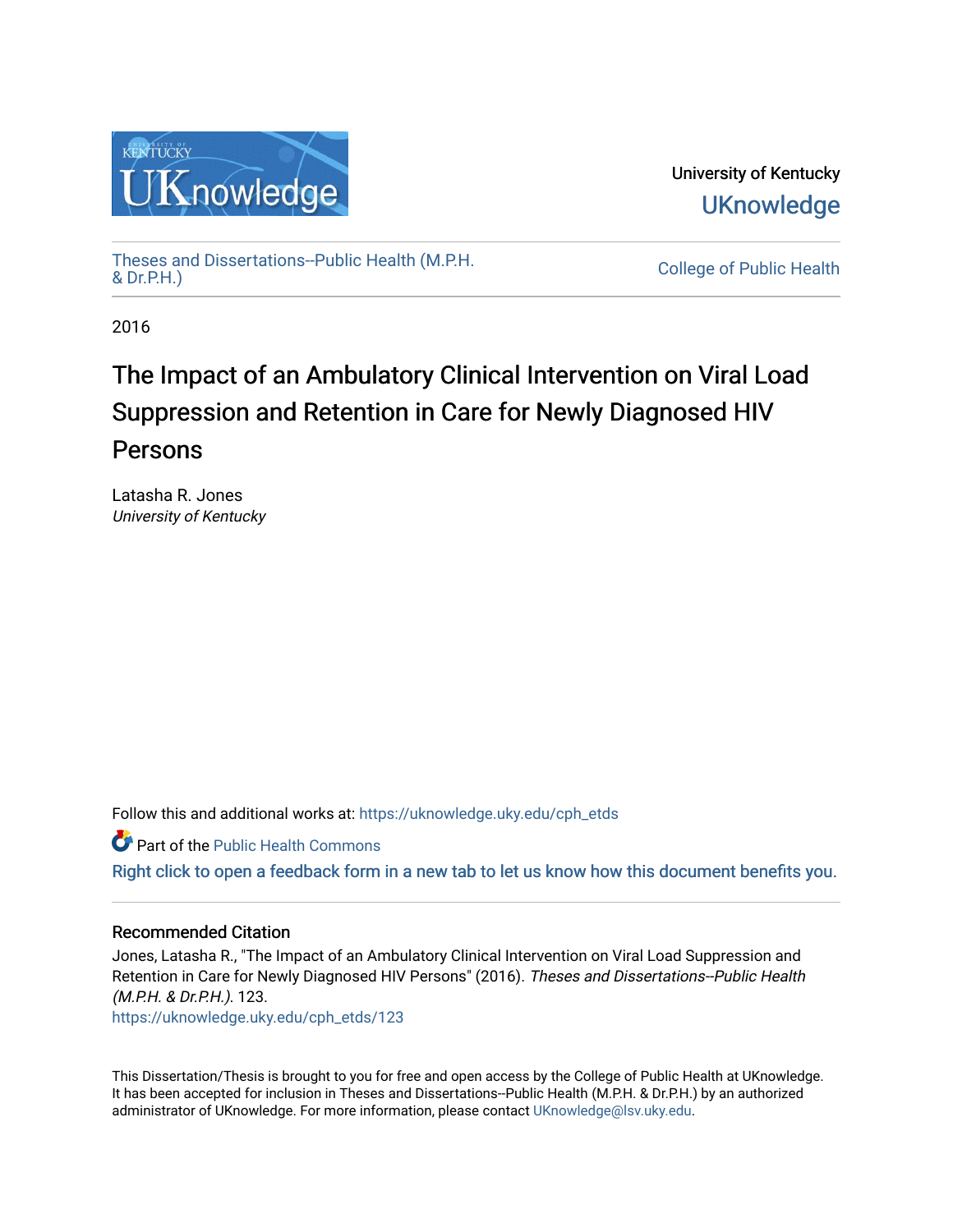## STUDENT AGREEMENT:

I represent that my capstone and abstract are my original work. Proper attribution has been given to all outside sources. I understand that I am solely responsible for obtaining any needed copyright permissions. I have obtained needed written permission statement(s) from the owner(s) of each third-party copyrighted matter to be included in my work, allowing electronic distribution (if such use is not permitted by the fair use doctrine) which will be submitted to UKnowledge as Additional File.

I hereby grant to The University of Kentucky and its agents the irrevocable, non-exclusive, and royalty-free license to archive and make accessible my work in whole or in part in all forms of media, now or hereafter known. I agree that the document mentioned above may be made available immediately for worldwide access unless an embargo applies.

I retain all other ownership rights to the copyright of my work. I also retain the right to use in future works (such as articles or books) all or part of my work. I understand that I am free to register the copyright to my work.

## REVIEW, APPROVAL AND ACCEPTANCE

The document mentioned above has been reviewed and accepted by the student's advisor, on behalf of the advisory committee, and by the Director of Graduate Studies (DGS), on behalf of the program; we verify that this is the final, approved version of the student's capstone including all changes required by the advisory committee. The undersigned agree to abide by the statements above.

> Latasha R. Jones, Student Julia Costich, J.D., Ph.D., Committee Chair Corrine Williams, ScD, MS, Director of Graduate Studies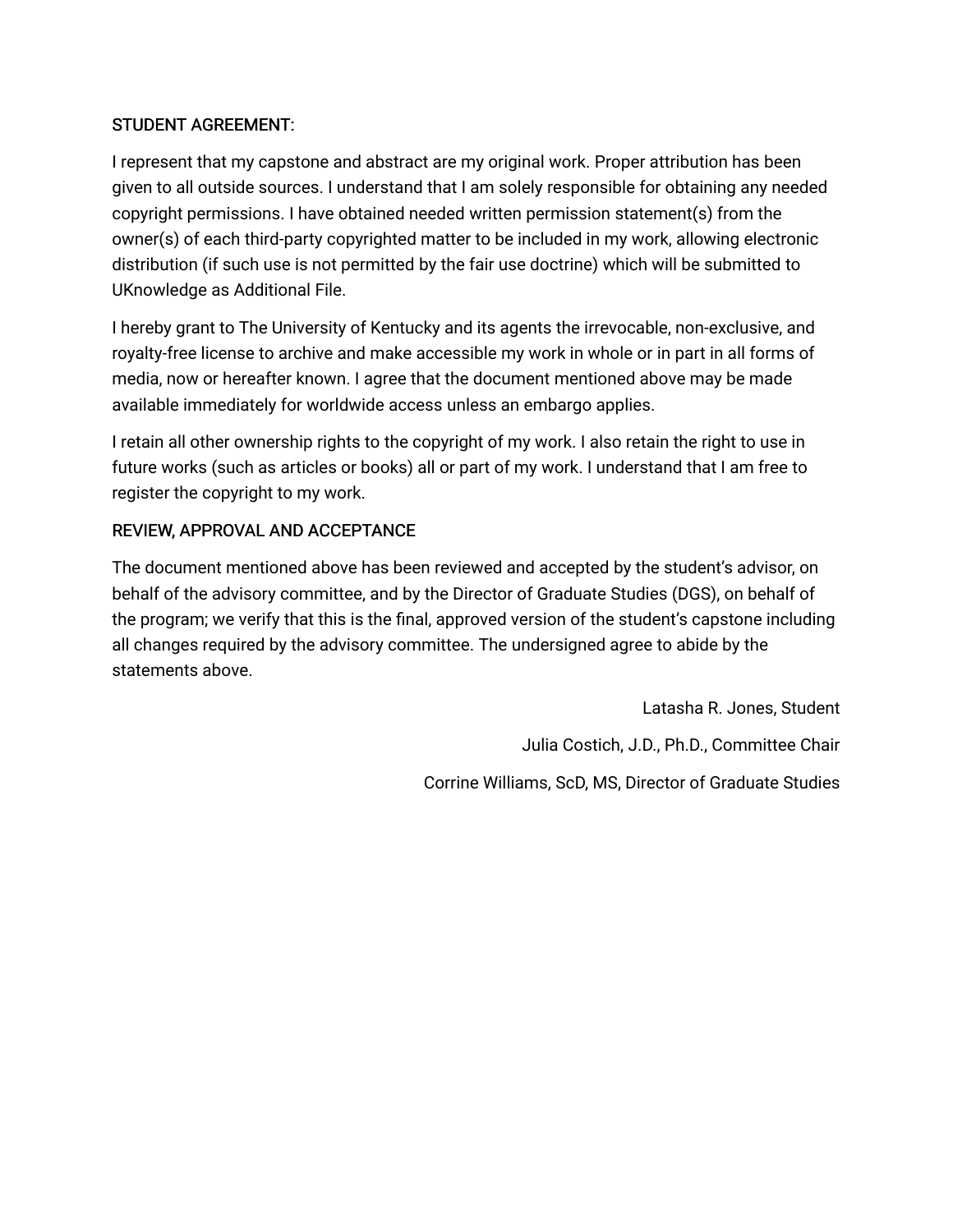The Impact of an Ambulatory Clinical Intervention on Viral Load Suppression and Retention in Care for Newly Diagnosed HIV Persons

Submitted to

The College of Public Health

By Latasha R. Jones

In Partial Fulfillment of the Requirements for the Degree

Master of Public Health in Health Management and Policy

August 2016

University of Kentucky

Lexington, KY

## **Committee Members:**

Julia F Costich, J.D., Ph.D., Chair Richard C. Ingram, DrPH Sarah Wackerbarth, Ph.D.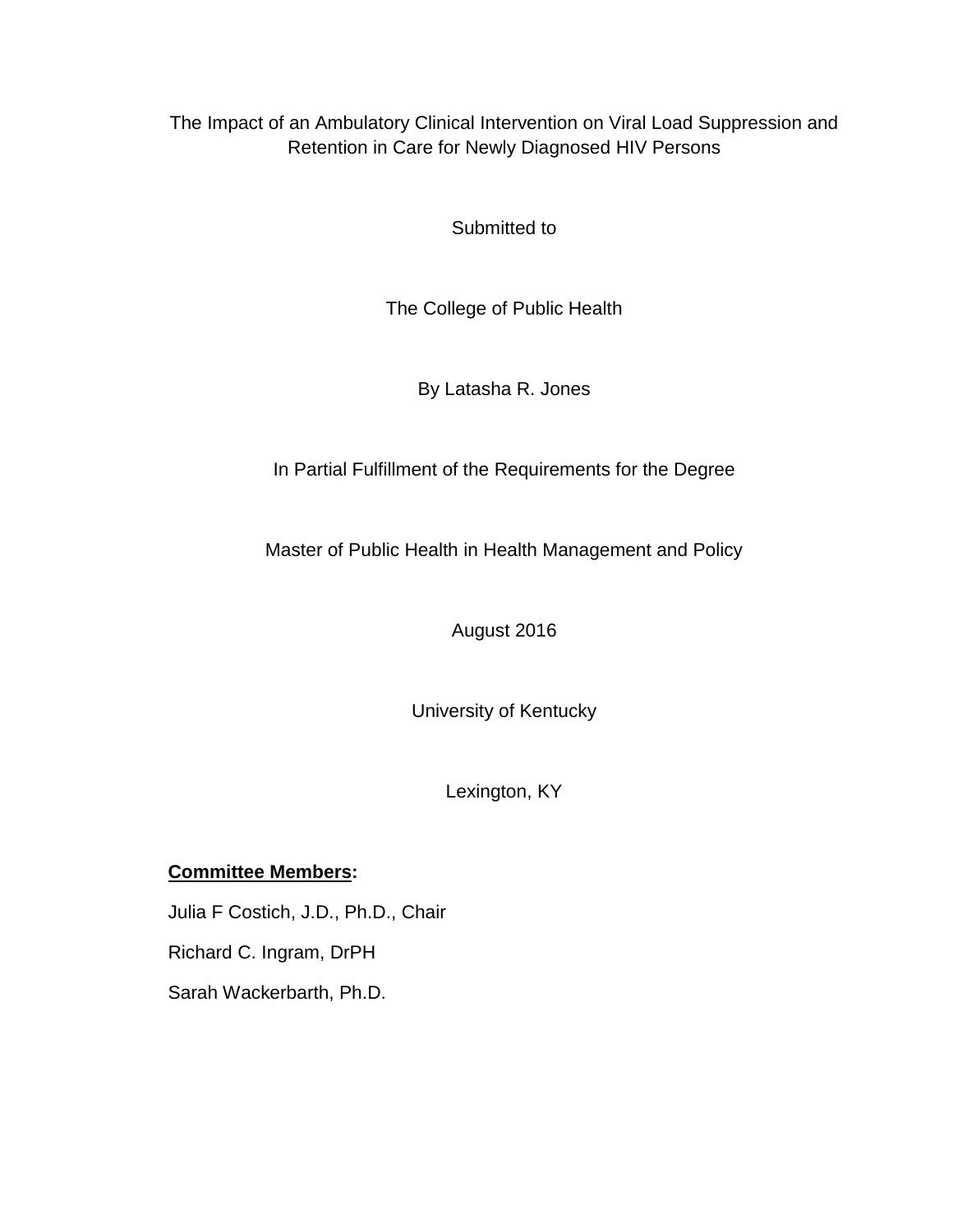## **Abstract:**

Ambulatory clinical healthcare settings that serve patients infected with the human immunodeficiency virus (HIV) are critical in improving access to quality HIV care and treatment, in part due to their ability to streamline patient care along the HIV care continuum. Barriers to HIV care are significant among newly diagnosed HIV patients and in order to engage and retain these individuals in care and treatment, specific interventions must be in place to link these individuals to care. In this study, the difference in differences method was used for data analysis to measure the impact of an ambulatory clinics intervention on their newly diagnosed HIV patients in an effort to improve their retention in care and HIV viral load suppression. The study participants all received their HIV specific care and treatment solely at the University of Kentucky, Department of Infectious Diseases HIV/AIDS Clinical Program (IMDP) that is a Ryan White HIV/AIDS program funded ambulatory clinic. Of the 1,156 patients enrolled in the IMDP clinic during the study, only 178 met the criteria for inclusion in the study. This retrospective cohort study included data extracted from 178 patients' electronic health records over a 24-month period, with 96 patients in the first 12 month cohort and 82 patients in the second 12-month cohort. The differences in means from the two data sets were analyzed for significance using the Kolmogorov Smirnov two-sample test (KS) and p-value. The length of time between readings of the biomarkers viral load and CD4+ T-lymphocyte cell count at attended provider visits was statistically significant, suggesting that clients exposed to the intervention with these readings less than 90 days apart were more likely to have the recommended number of provider visits in a 12-month period more than 90 days apart. No significant differences in visit spacing means were found when controlling for viral load or CD4+ T-lymphocyte cell count. Additionally, each cohort's mean differences showed a positive trend towards decreased viral load and increased CD4+ T-Lymphocyte cell count. Overall, this study provided empirical evidence for more consideration towards implementing HIV clinical interventions within large ambulatory clinical health systems that improve health outcomes and retention in care for newly diagnosed HIV patients.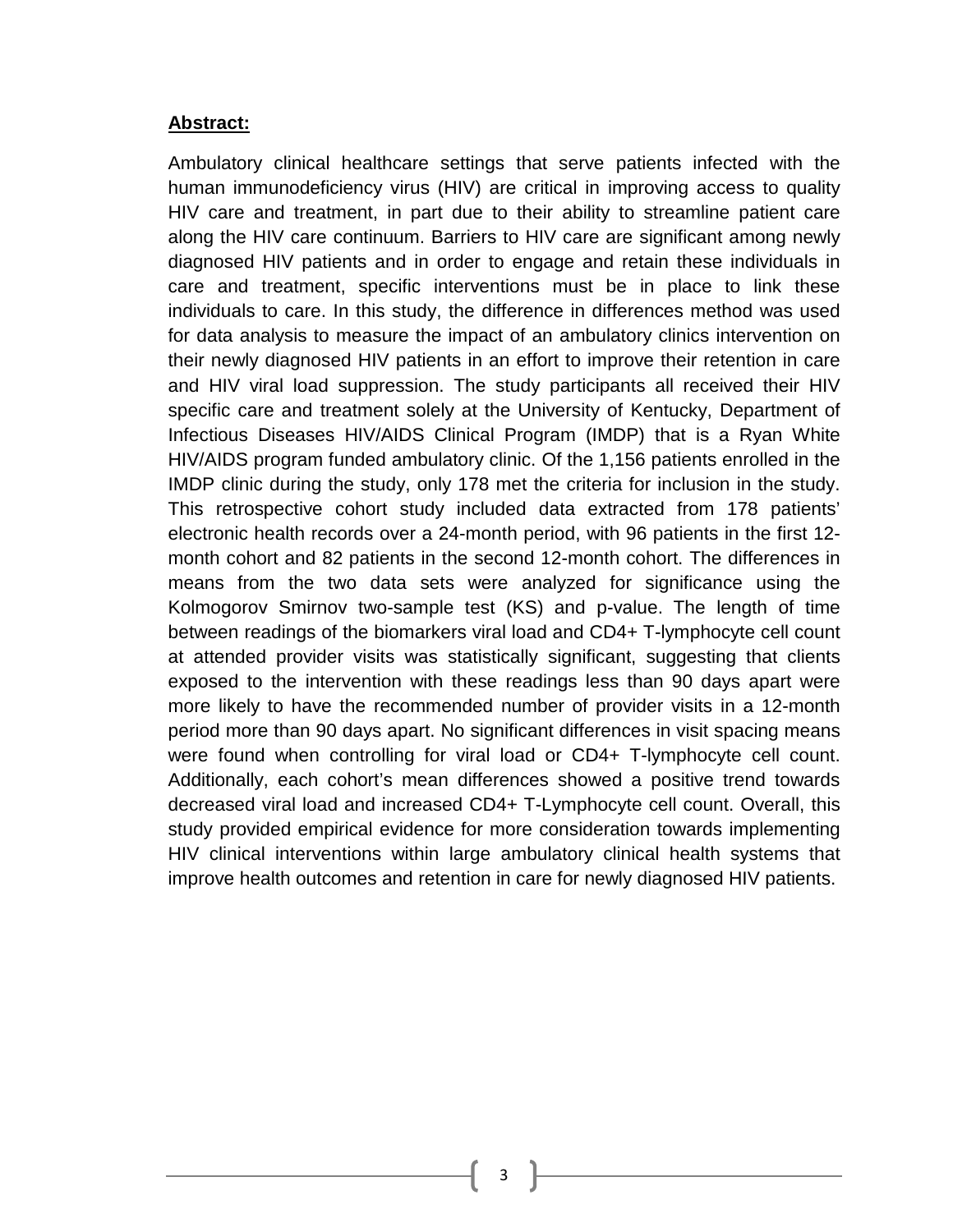## **TABLE OF CONTENTS**

| <b>APPENDIX</b> |  |
|-----------------|--|
|                 |  |
|                 |  |
|                 |  |
|                 |  |
|                 |  |
|                 |  |
|                 |  |
|                 |  |
|                 |  |
|                 |  |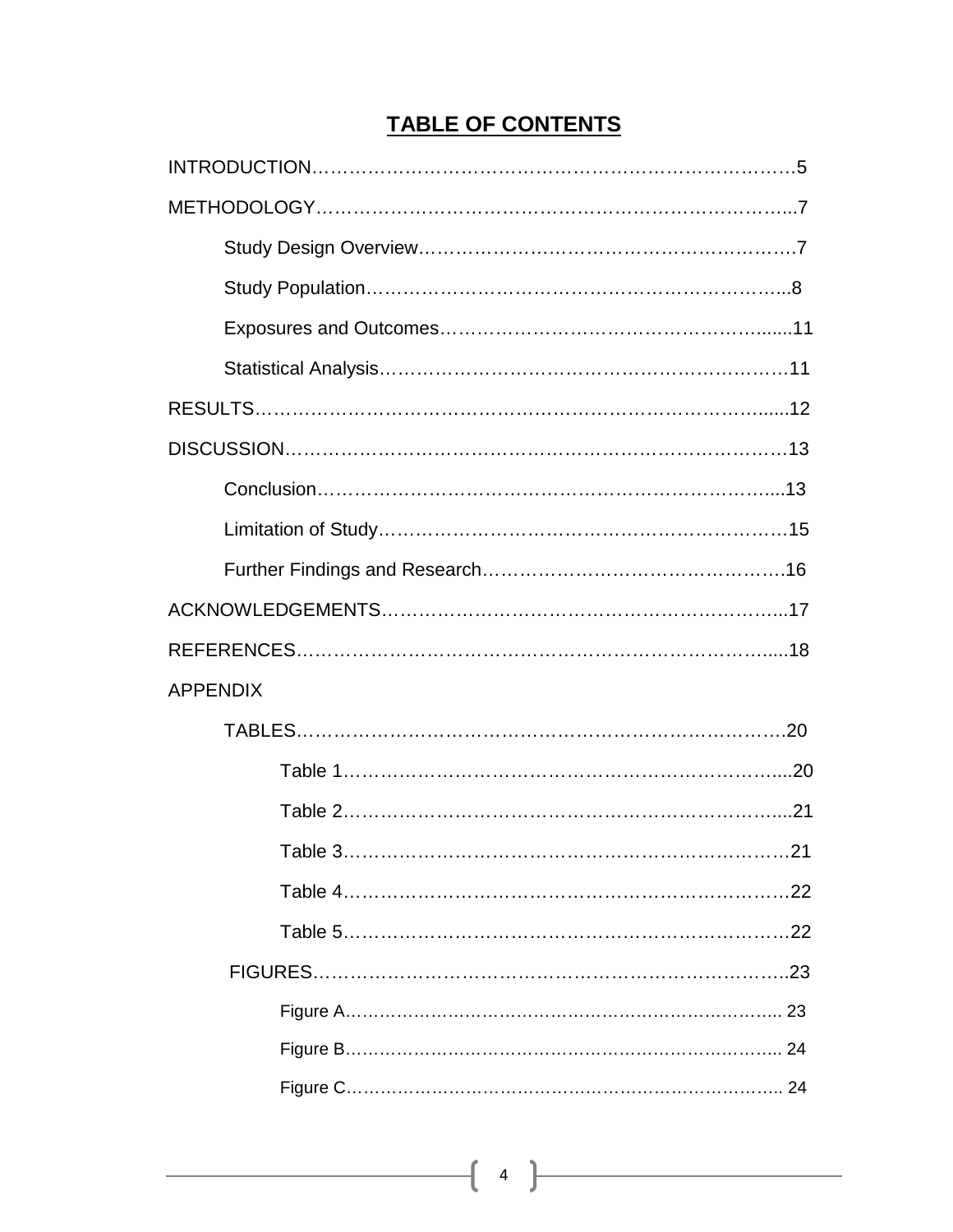## **INTRODUCTION**

Individuals infected with the human immunodeficiency virus (HIV) are living longer and experiencing improved quality of life due to scientific innovations in antiretroviral therapy, and, as a result, they are achieving viral load suppression sooner, which significantly reduces the risk of transmitting the disease (Doshi, 2015). Despite these scientific advances, over a million individuals in the U.S. are living with HIV and only one in eight know that they are infected (Centers for Disease Control and Prevention, Health Resources and Service Administration, 2014). Data from the Centers for Disease Control and Prevention (CDC), displayed in Figure A, estimates that only 66 percent of individuals living in the US diagnosed with HIV were linked to HIV care, and of those, only 25 percent ever achieved viral load suppression (Centers for Disease Control and Prevention, Health Resources and Service Administration, 2014). These alarming statistics have garnered the attention of national government leaders, healthcare facilities that offer HIV care, and healthcare providers. Consequently, in 2010, President Barack Obama and his administration released the National HIV/AIDS Strategy for the United States. The strategy seeks to reduce the incidence rates of HIV, improve health outcomes for those living with HIV, reduce disparities and inequities in healthcare for HIV care and treatment, and provide healthcare facilities and providers a framework to move patients along the HIV continuum of care (The Office of National AIDS Policy, 2015). The HIV Care Continuum (Figure B) was established through an executive order by President Barack Obama in 2013 and directed federal departments to prioritize increasing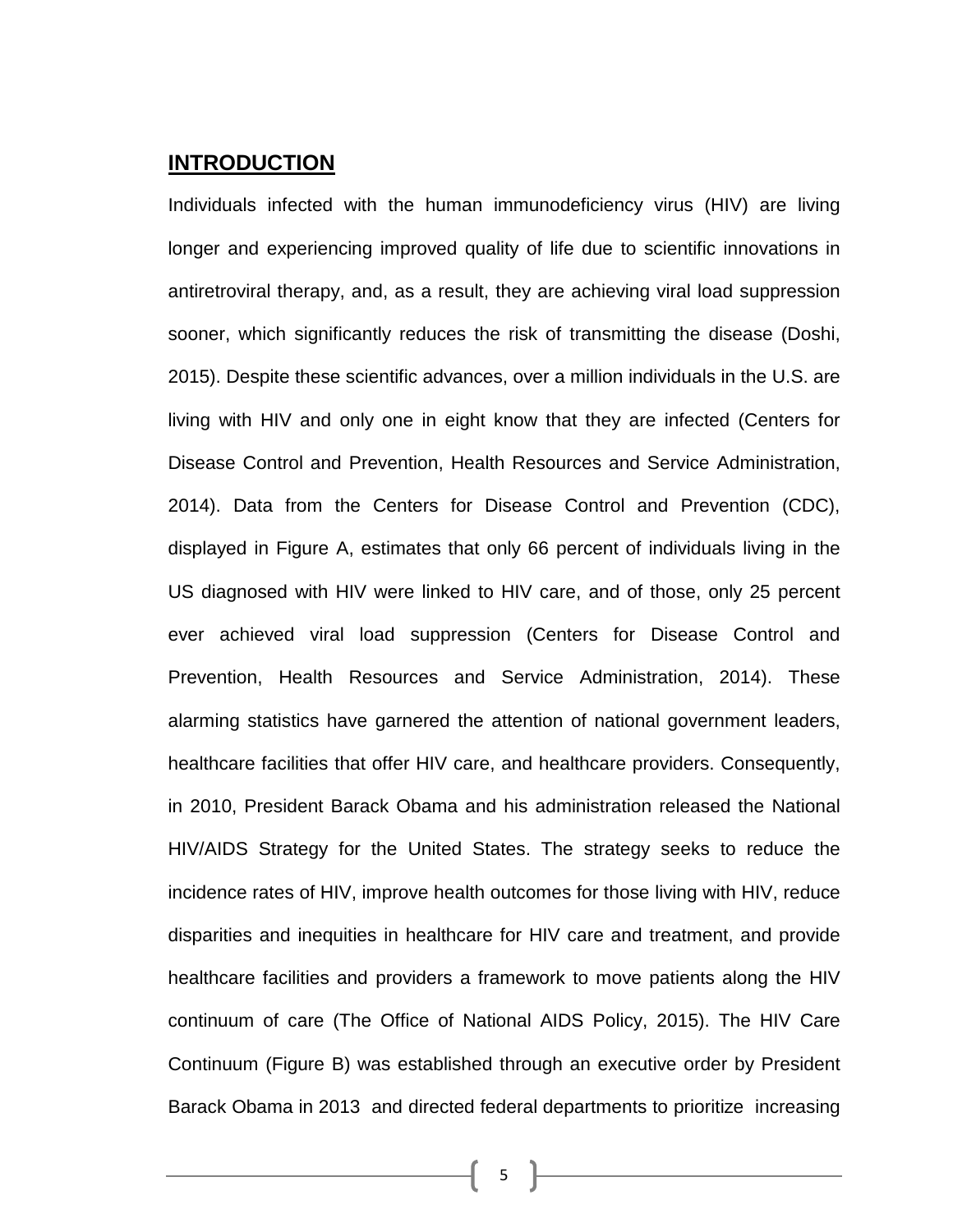the number of individuals tested, diagnosed, linked and engaged in care, actively on antiretroviral therapy, and achieving viral load suppression while implementing (The White House Office of National AIDS Policy Executive Order, 2013). Evidence suggests that an approach similar to that outlined in the HIV Care Continuum may be an effective means to deliver services related to HIV (Gardner E. M., 2011).

Retention in care, although challenging, is a critical step in the HIV continuum of care and supports the patient achieving the desired outcome of viral load suppression, and initiation of antiretroviral therapy (Mugavero & et.al., 2011). The CDC defines it as the process of assisting persons with HIV to attend scheduled follow-up HIV medical appointments after they have started HIV medical care (Centers for Disease Control and Prevention, Health Resources and Service Administration, 2014). The Institute of Medicine defines clinical recommendations for retention outcomes as the patient attending two HIV medical visits with in one year at least 90 days apart following new HIV diagnosis (Institute of Medicine of the National Academies, 2012).

Ambulatory clinical settings provide a critical access point to take advantage of the time interval between a patient's HIV diagnosis and the initiation of antiretroviral therapy (Irvine, 2015). This study used data from 178 newly diagnosed HIV patients ages 18-64, enrolled in a Ryan White HIV/AIDS program (RWHAP) funded clinic in a large, urban, academic medical center retrospectively followed over a 24 month period, to examine the impact of an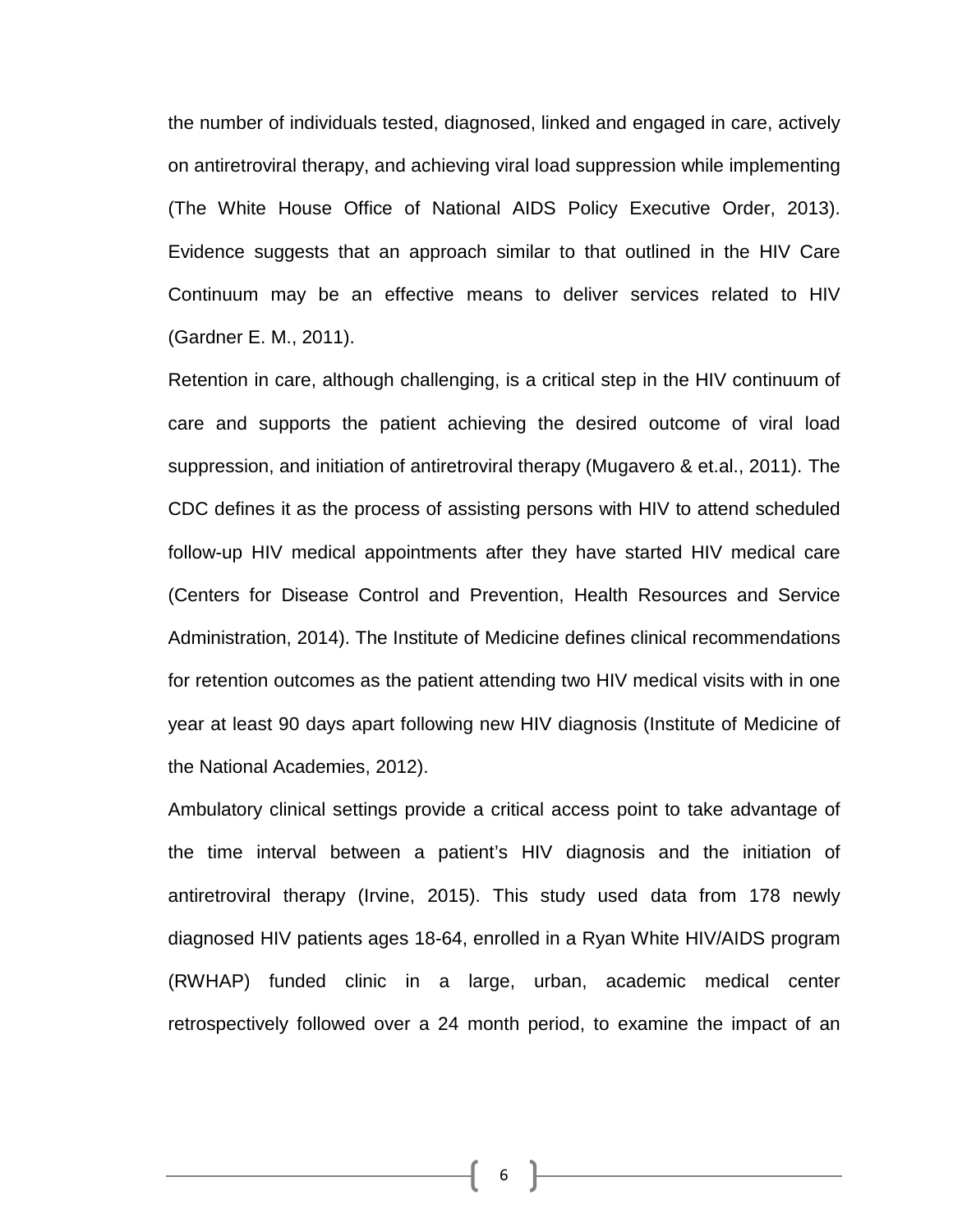retention in HIV care intervention on HIV biomarkers and the time periods between HIV medical appointments.

## **METHODOLOGY**

#### *Study Design Overview*

In this retrospective cohort study, data was collected from electronic medical records of 178 newly diagnosed HIV patients enrolled in University of Kentucky Department of Infectious Diseases HIV/AIDS Clinical Program (IMDP) which is part of the University of Kentucky Healthcare system in Lexington, KY. Data from the first cohort of patients, labeled Group A, was collected during a 12-month period from June 1, 2013 through May 31, 2014. Data from the second cohort of patients, labeled Group B, was collected from June 1, 2014 through May 31, 2015. In a response to improving their performance measures and attempting to meet the recommended clinical guidelines for HIV Care by the National Health Resources and Services Administration (HRSA), HIV/ AIDS Bureau, the clinic's continuous quality management (CQM) team developed an intervention. The multifaceted intervention for a 12-month period involved linking individuals to other medical and social support services, multiple case management sessions, navigation assistance for enrolling on health insurance, and transportation services to IMDP clinic provider visits. Group B was the only group exposed to the intervention. The CQM team closely monitored every encounter with a patient using an Excel spreadsheet to document each client's date and attendance at IMDP clinic provider visits, frequency of medical case management services provided, and appointment reminders. Each patient from Group B was assigned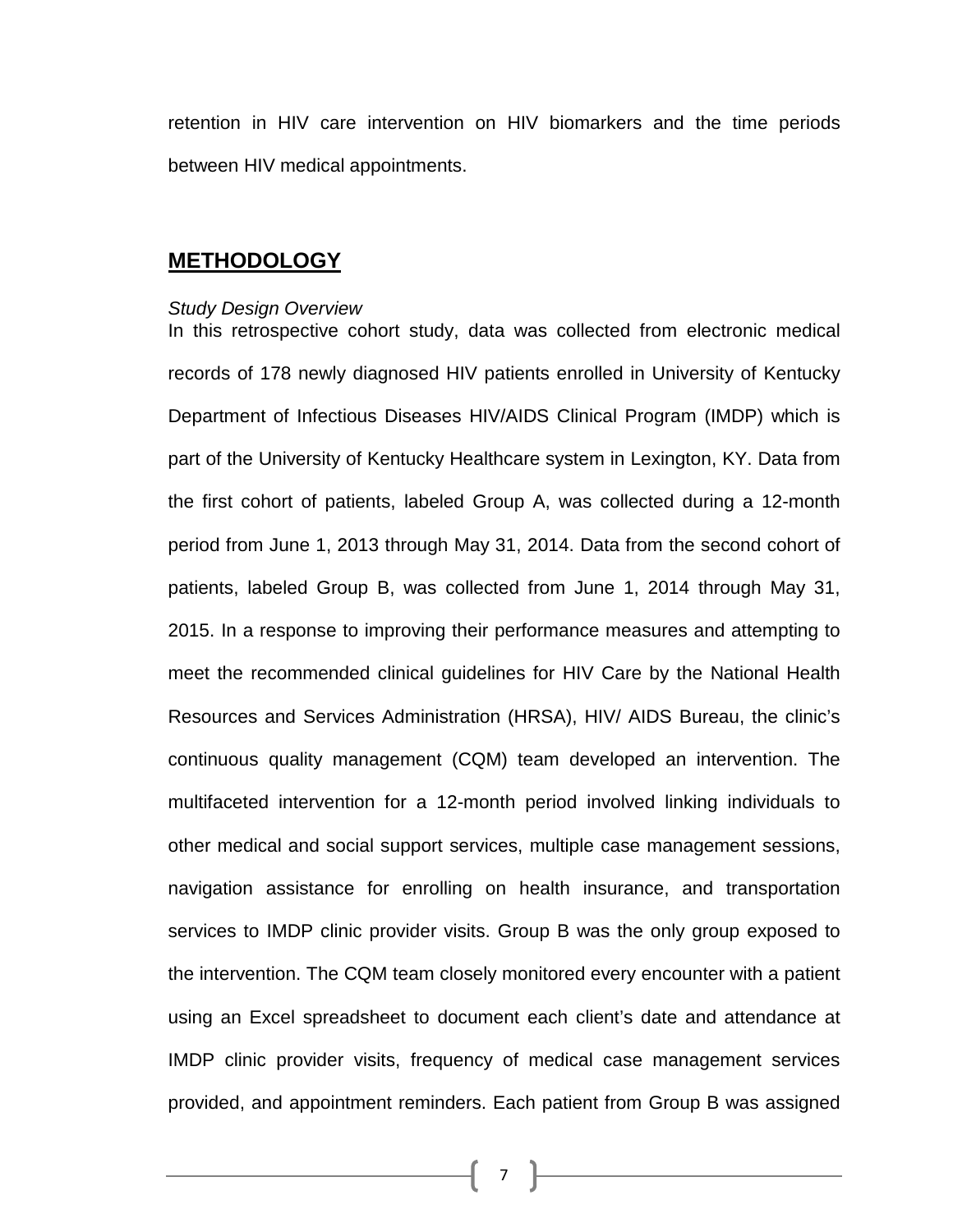to one CQM team clinical social worker (CSW), who managed the case beginning at the patient's initial visit to the IMDP clinic.

#### *Study Population*

Patients were referred to the IMDP clinic by an outside agency, hospital inpatient follow-up for HIV specific care, or self-referral resulting from an inconclusive or positive HIV-1 RNA oral antibody test. The IMDP clinic only serves clients who live within its 68 county region, which includes majority of the counties on the eastern half of the state of Kentucky (Figure C). The data included all newly diagnosed HIV patients that were treatment naïve for antiretroviral therapy during the period of June 1, 2013 through May 31, 2015.

Study inclusion criteria were: at least one new patient intake visit at the IMDP clinic, blood serum confirmed HIV infection laboratory test, treatment naïve for antiretroviral therapy, aged 18 to 64 years old, not pregnant and did not become pregnant, die, discharge to palliative care, or become imprisoned during the study period. Data elements included demographic information (Table 1); attendance at all regularly scheduled provider visits at IMDP clinic, and recorded labs results of every blood serum test for HIV viral load and CD4+ T-lymphocyte cell count at each HIV provider visit. The IMDP clinic's intervention included improving the frequency of communication for newly diagnosed HIV patients in an effort to improve their retention rates. The intervention increased the frequency of CSW encounters for case management and in-person contacts for appointment reminders. Criteria for encounters included the CSW's facilitation of any additional medical or support services (Table 5). Criteria for in-person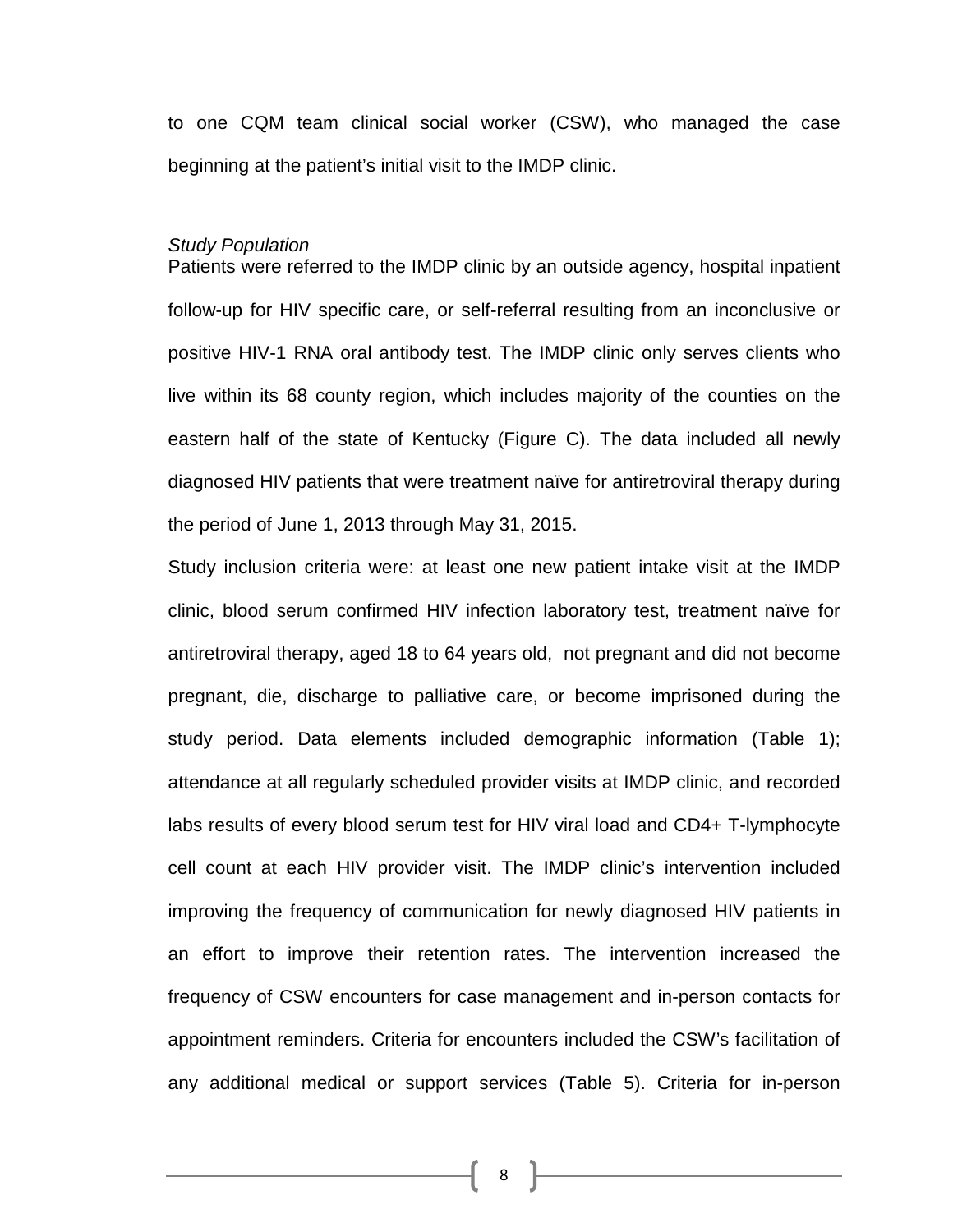contacts for appointment reminders included direct contact with the patient through phone, email, or in-person at least one week before any scheduled provider visit and follow-up for missed appointments at the IMDP clinic.

Patients' electronic medical records were individually reviewed if the patient was not retained in care (definition below) due to a self-reported move out of IMDP service area, death, discharge to prison, or discharge to palliative care. If the date of any of these incidents occurred during the study then the patient was excluded from analysis of the data from that date forward.

#### *Exposures and Outcomes*

For the purpose of this study, the Institute of Medicines (IOM) standards for HIV care were indexed to analyze the impact of the intervention on the outcomes for retention in care, viral load suppression, and improved CD4+ T-lymphocyte cell count. IOM defines, retention in care for newly diagnosed HIV patients, as attending an infectious disease provider visit three times, at least 90 days apart, in a 12-month period (Institute of Medicine of the National Academies, 2012). The IMDP clinic's protocol and procedures for clinical HIV care states that for each provider visit ≥90 days apart that the provider order routine HIV labs for HIV viral load and CD4+ T-lymphocyte cell count either the same date as provider visit or one week before scheduled provider visit. A patient's medical record with at least three attended provider visits, ≥90 days apart during the study were considered retained in care. If the patient's medical record reported less than two provider visits,  $\geq 90$  days apart they were not considered as retained in care. When controlling for viral load and CD4+ T-lymphocyte cell count the duration of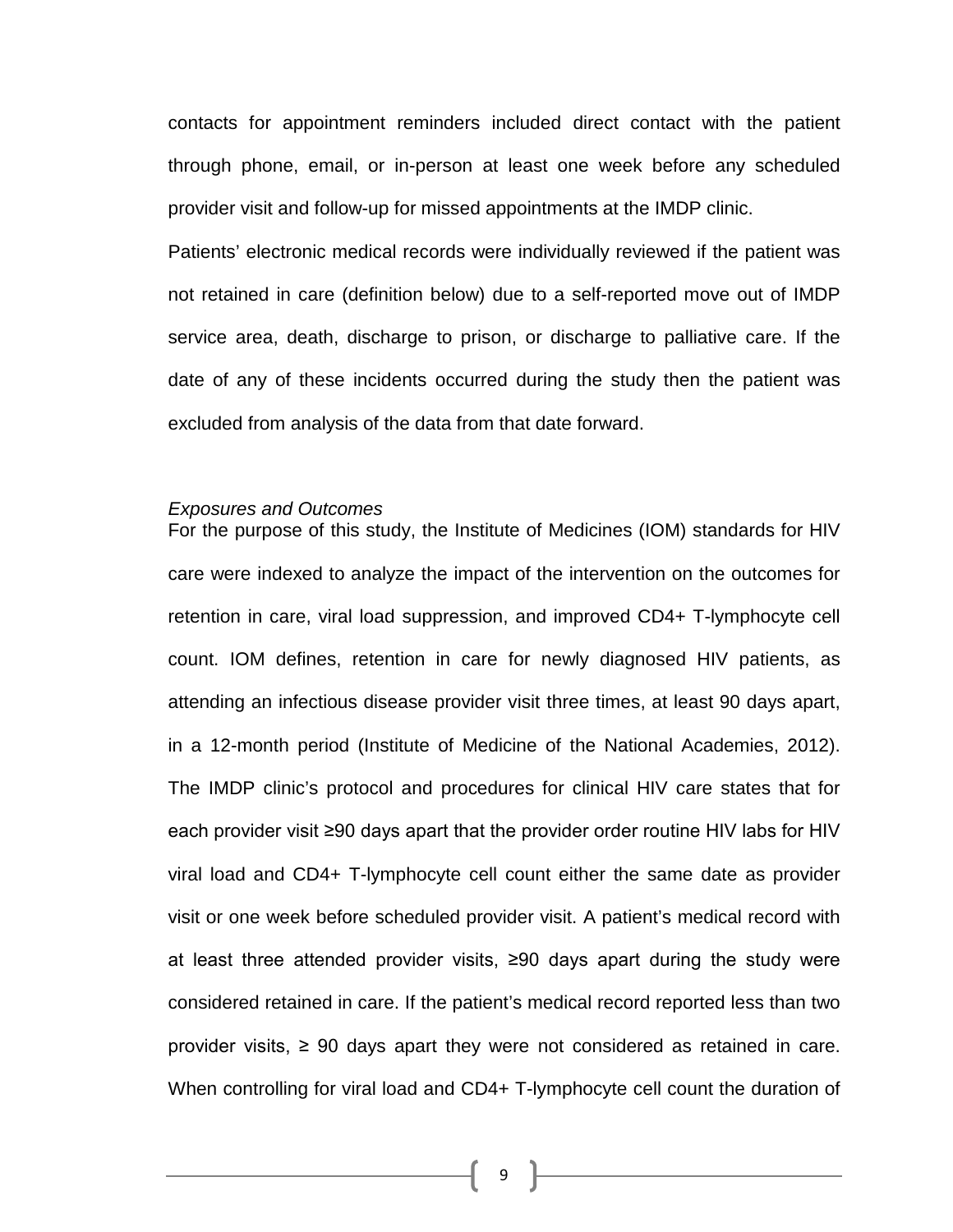time between attended provider visits was analyzed to illustrate the impact of the intervention on retention in care. Thus supporting how critical the time between attended provider visits may affect retention in care and the patient's progress towards viral load suppression and improved immune system. Viral load suppression and improved CD4+ T-lymphocyte are key biomarkers expressing the impact of the intervention on retention in care (Doshi, 2015).

Viral load suppression as defined by IOM is a blood serum HIV-1 RNA viral load less than or equal to 200 copies/mL each patient-year (Institute of Medicine of the National Academies, 2012). The patient's plasma HIV viral load and CD4+ Tlymphocyte cell count was recorded at each of these, as well as the baseline values ≥90 days from their first IMDP clinic intake visit and when the patient started anti-retroviral therapy. Patients with blood serum HIV viral loads ≤200 copies/mL were characterized as virally suppressed and assigned a value of 200 copies/mL for data analysis (Mugarvero, 2014). HIV viral loads greater than 10,000,000 copies were assigned to upper limit quantification of 10,000,000 copies per/mL. If a no viral load data was available for a patient during each 12 month period, the patient was considered to have a viral load greater than 200 copies/mL and therefore were not considered virally suppressed based on the IOM standards. If the patients' medical records did not report at least two viral load readings during the 12 month period, the patient was defined as not virally suppressed and was recorded to have an HIV viral load greater than 200 copies/mL during the 12-month period.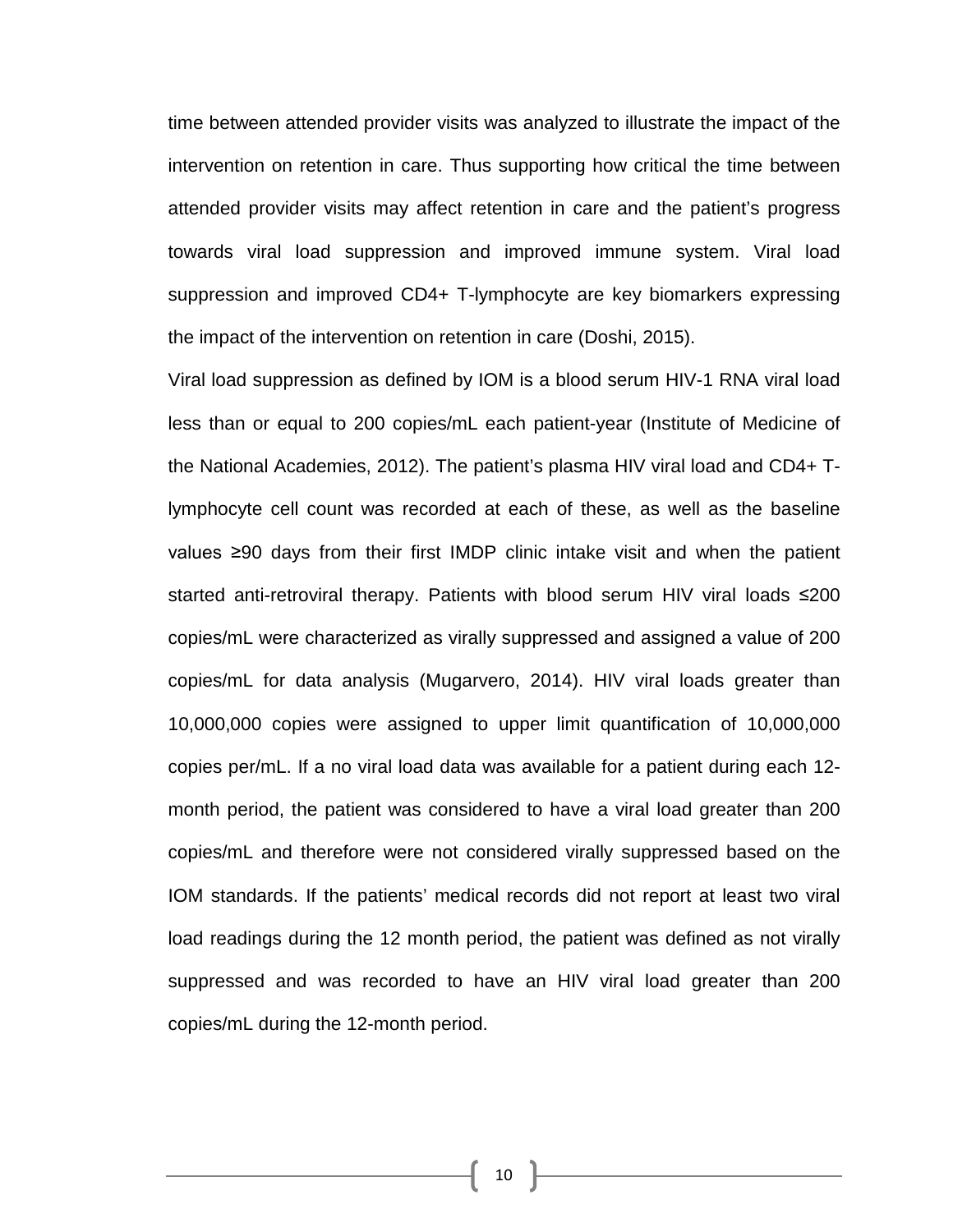For further analysis of viral load suppression, the study captured each CD4+ Tlymphocyte cell count test ordered at every IMDP clinic provider visits. The CD4+ T-lymphocyte cell count is a biometric measure to gauge the improvement of the patient's immune system during first 12 months of care following new HIV diagnosis. Patients with CD4+ T-lymphocyte cell count levels  $≤200$  cell/ mm<sup>3</sup> given a value of 200 cells/mmᶟ for data analysis purposes (U.S. Department for Human and Health Services: HIV/AIDS Bureau, 2016). Any Improved CD4+ Tlymphocyte cell count reading greater than initial IMDP visit reading supports viral load suppression and the impact of antiretroviral therapy for patients retained in care (Mugavero M. R., 2012).

#### *Statistical Analysis*

Categorical data was analyzed using Kolmogorov Smirnov two-sample test (KS) and p-values were computed. SAS software developed by SAS institute was used to perform statistical computations using the difference in differences method (DiD) to compare the difference in means for Groups A and Group B. The primary outcome variables were viral load suppression, improved CD4+ Tlymphocyte cell count, and time between readings for viral load and CD4+ Tlymphocyte cell count. Multivariate and univariate logistic regression analysis were performed at the end of the 12-month period for each cohort.

Experimental studies can underestimate critical factors that vary across times and geographical statistics in order to identify casual effects of alternative policies or interventions (Stuart, 2014). The DiD method aids in identifying these causal effects by contrasting the change in outcomes pre- and post- exposure to an intervention for a reference group and a comparison group. The method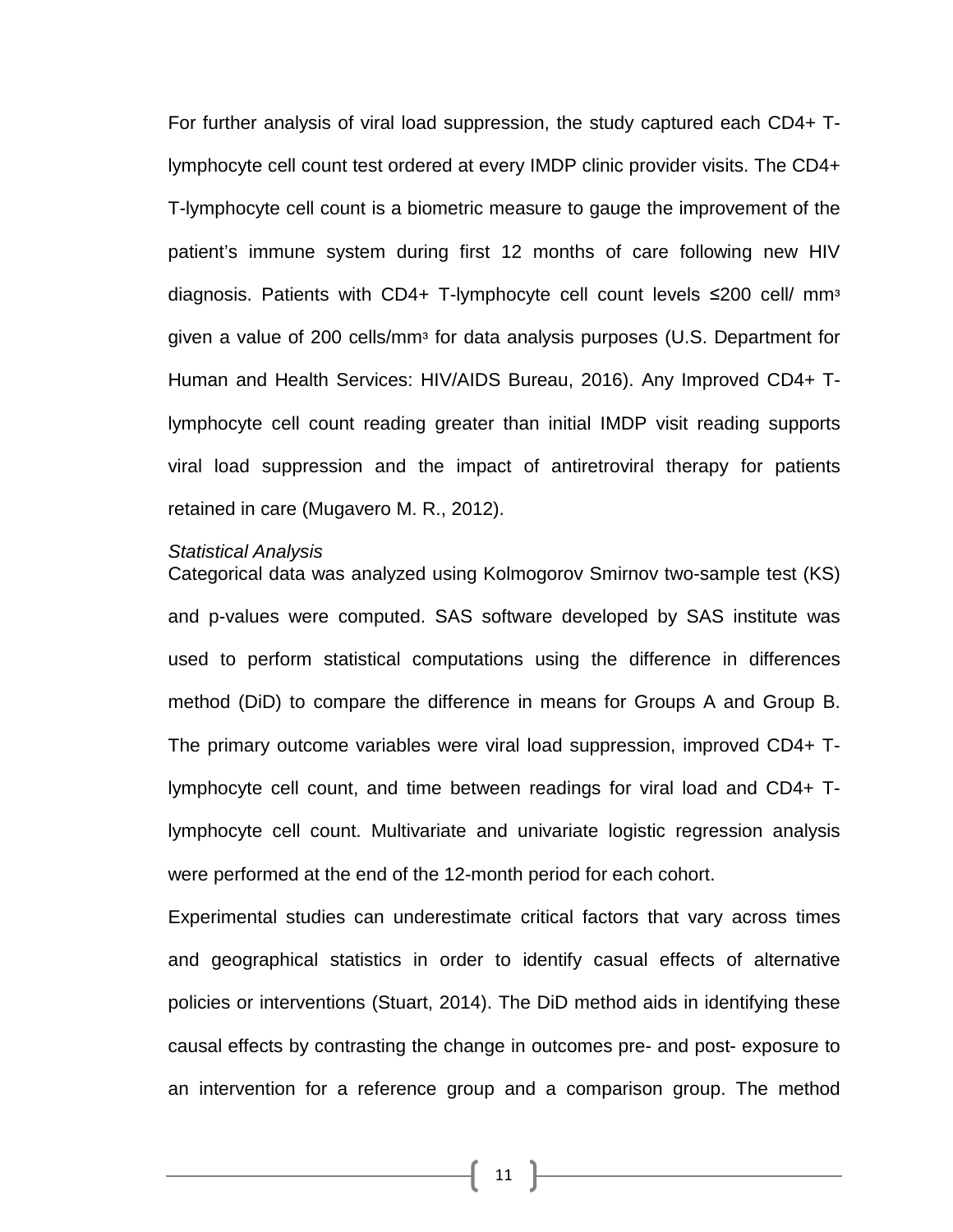assumes that without exposure to the intervention the average outcomes of the comparison group and the reference group would result in equivalent trends over time. The difference-in-differences method (DiD) was used to analyze the significance of the IMDP clinic's recent intervention to improve its retention rate. Analysis of both cohorts' differences in means for viral load readings, CD4 Tlymphocyte cell count readings, and duration of time between provider appointments was calculated using the KS two sample test. The p-value generated from this KS analysis was evaluated to determine significance for each outcome and specific period.

#### **RESULTS**

The study included 178 newly diagnosed HIV patients ages 18 to 64 who started their HIV care and antiretroviral treatment at the IMDP clinic between June 1, 2013 and May 31, 2015. Gender at birth was 85 percent (n=151) male and 15 percent (n=27) female. Regarding HIV risk factors, 70 percent reported being men having sex with other men, while eighteen percent reported their risk factor as heterosexual exposure. Intravenous drug use (IDU) was, reported as a risk factor by 2.25 percent, while another 2.25 percent reported two risk factors being both as men who have sex with men and engage in IDU. The remaining 7.5 percent of risk factors were unknown or due to exposure to infected blood or blood components. Furthermore, 75 percent of the full sample was white non-Hispanic individuals, 15 percent Black/African American, 6 percent Hispanic or Latino origin, and 4 percent other or unknown race/ethnicity. In addition, at the time of the patient's intake visit, 60 percent of the full sample had income levels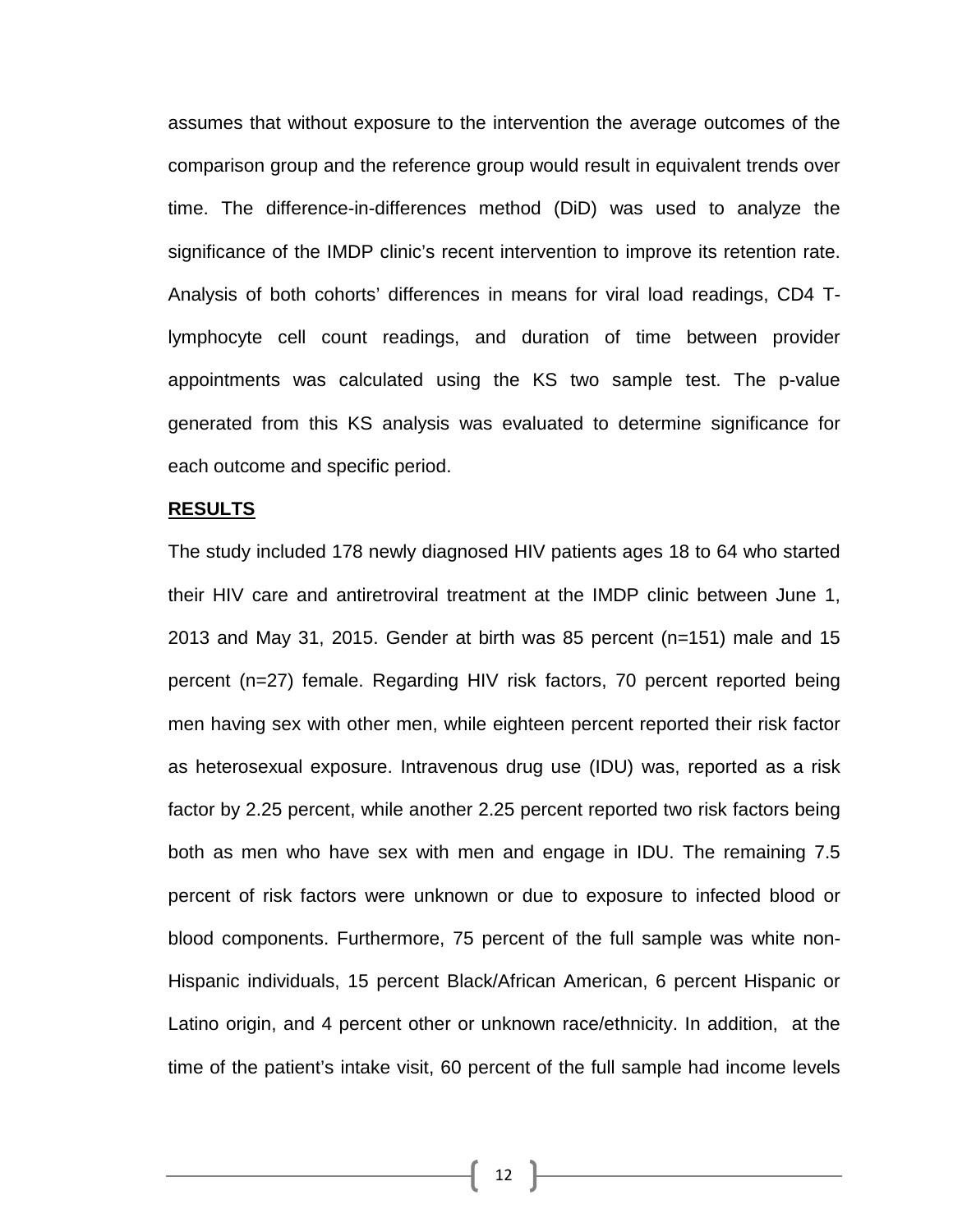below 100 percent of the federal poverty level, 15 percent had no medical insurance, and 50 percent of the full sample were actively enrolled in the Kentucky Medicaid program as their primary source of medical insurance (Table 1).

Multivariate data analysis of CD4+ T-lymphocyte cell count and HIV viral load using the difference in differences method found no significant difference between Group A and Group B (Tables 2, 3). However, analysis of the duration of time between readings of viral load and CD4+ T-lymphocyte cell count combined found a significant difference between the Group A and Group B for the first reading to the second reading (diff. 2.6, p <.0425) and from the first to the third reading (diff. 10.4, p< .0019) (Table 4). Group A and Group B both demonstrated trends for improved CD4+ T-lymphocyte cell counts, initiation of antiretroviral therapy within 90 days of first reading, and progress towards viral load suppression. Group A showed decreased mean viral load only in the first and second readings (Table 2). Group B had significantly higher mean CD4+ Tlymphocyte counts and higher mean viral loads at the time of their initial intake visit at IMDP clinic compared to Group A.

## **DISCUSSION**

Retention in care and viral load suppression are key determinants in mortality and morbidity for newly diagnosed HIV patients within the first 12 months following diagnosis (Mugavero M. L., 2009). Ambulatory care clinics are the front line of access to medical care for newly diagnosed HIV patients and critical points of access to antiretroviral therapy (Irvine, 2015). Providing the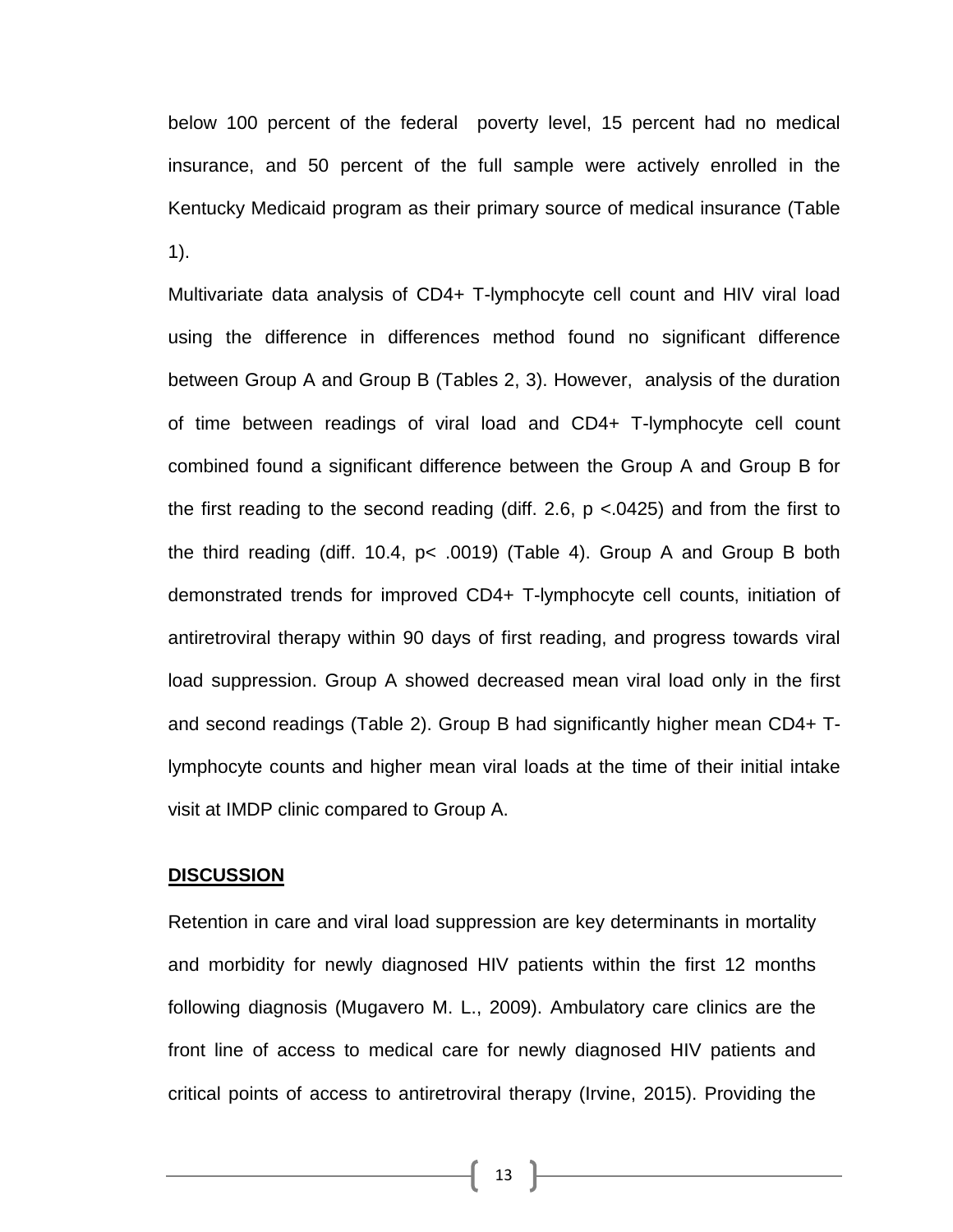needed infrastructure to equip ambulatory care clinics to move newly diagnosed HIV clients through the HIV continuum of care in the first 12 months of diagnosis and then long-term is a critical factor in reaching the goals and objectives of the U.S. HIV /AIDS strategy and HIV/AIDS prevention efforts (Mayer, 2011). The difference in differences analysis provided a methodology for analysis of one ambulatory clinic's intervention to improve health outcomes for their newly diagnosed HIV patients. The analysis did not find significance differences between means for viral load suppression and CD4+ T-lymphocyte cell count, but there was a positive trend for both cohorts towards expected outcomes of decreased viral load and improved CD4+ cell T-lymphocyte cell count, suggesting that other variables may be impacting the results. Another method to evaluate significance, such as a McNemar comparison with logistic regression analysis, might have different results. Because of the complexity of the HIV disease, it is often difficult to evaluate interventions using randomized controlled trials (Gardner, 2014). The difference-in-differences method allowed for before-and-after analysis of the differences in means for this intervention in an ambulatory setting, similar to those often found in large urban or academic medical campus healthcare systems. Although for this study, the method may not have been as effective in identifying significant differences between the means from Group A and Group B, the desired outcomes for decreased viral load and improved CD4+ T-lymphocyte cell count showed positive trends over each 12-month period.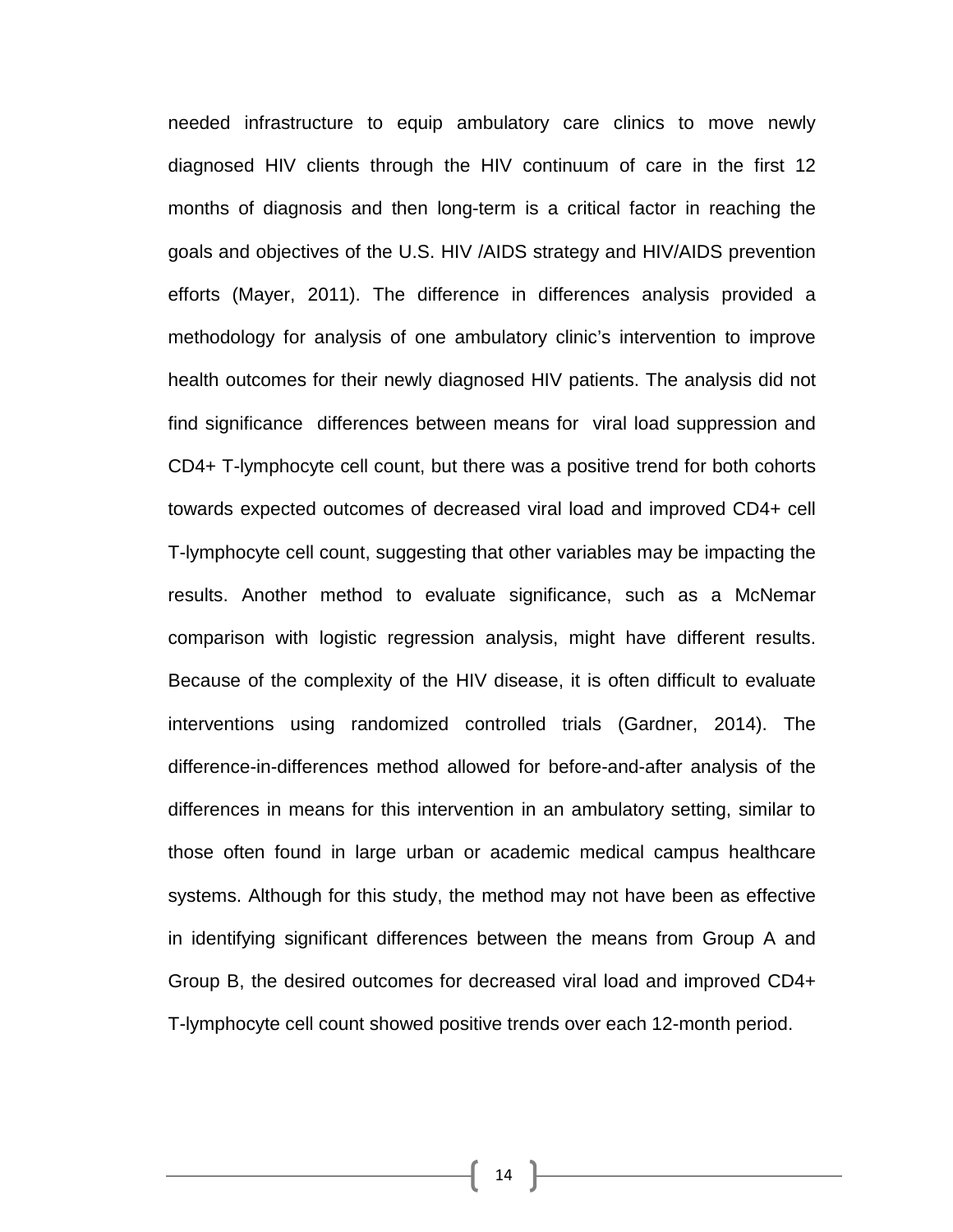A poor retention in care rate is an important indicator that the patient is not progressing along the HIV continuum of care (Giordano, 2007). Although challenging, retention in care for newly diagnosed HIV patients improves quality of life, CD4+ T-lymphocyte cell count, the likelihood the patient will receive the maximum benefits of antiretroviral therapy, and the patient's progress towards achieving viral load suppression (Centers for Disease Control and Prevention, Health Resources and Service Administration, 2014). It is imperative to find more interventions that fill the gaps in HIV delivery of care and support ambulatory clinics with evidence-based practices that progress newly diagnosed HIV patients along the HIV continuum of care within the first 12 months of diagnosis.

#### *Limitations of the study*

This study has several limitations. First, it is a retrospective cohort study of a single ambulatory clinic, which limits the generalizability of its findings to other HIV populations. The IMDP clinic is one of six RWHAP-funded ambulatory clinics in Kentucky, and further research on retention in care and viral load suppression for newly diagnosed clients from other ambulatory clinics in Kentucky and other states could add to the study's findings. A second limitation is that the study could have missed patients that moved out of the IMDP service area during the study. Thirdly, missing viral load data during each 12-month period was recorded as not being virally suppressed when in fact the patient could have achieved viral load suppression during the study. Fourth, because the clinic receives patients on a referral basis for Kentuckians who live in its region, the clients who were self-referred or had a partner who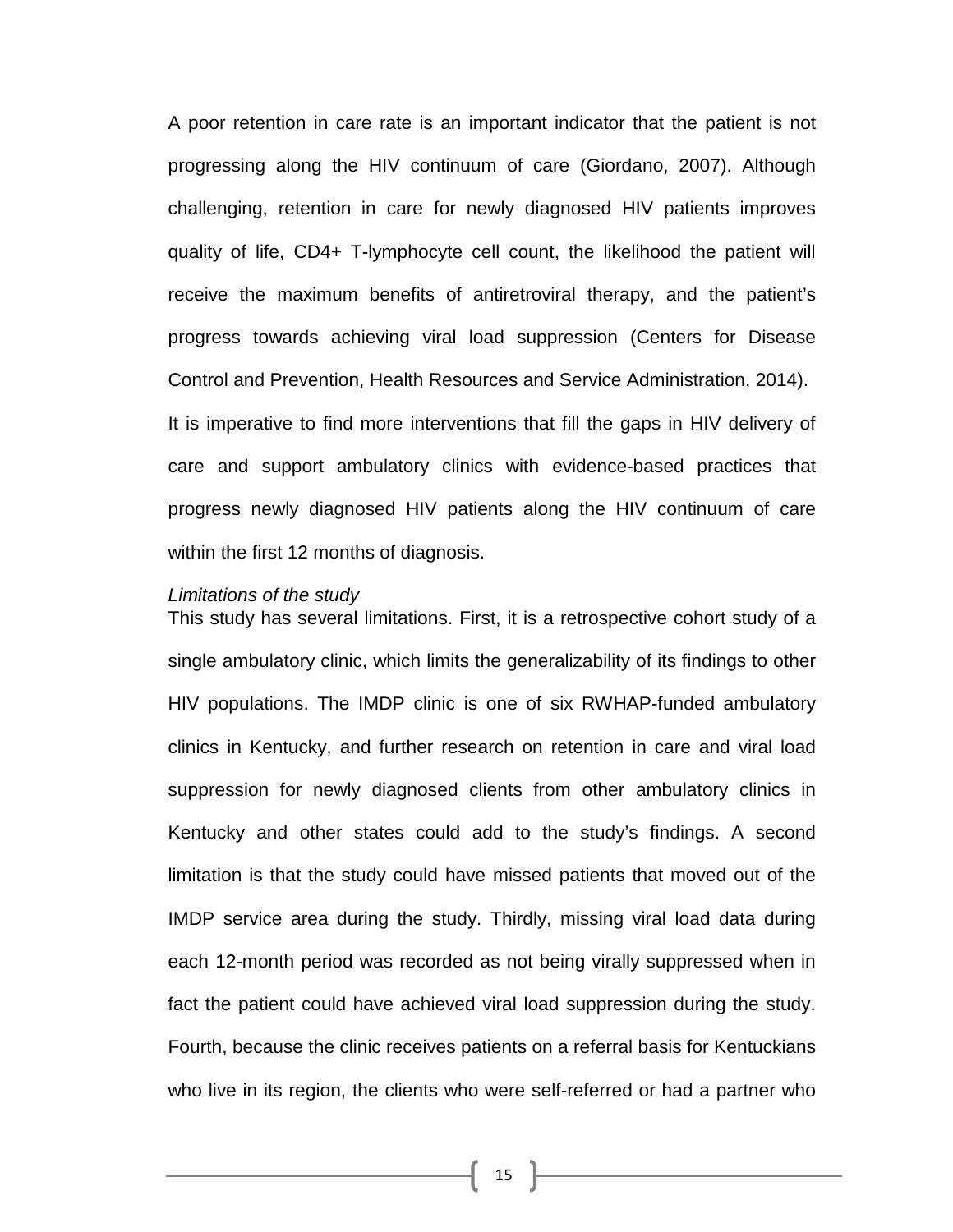receives HIV care at the clinic may have been more motivated to stay engaged in care at the IMDP clinic. This limitation could influence the results for retention in care, viral load, and CD4+ T-lymphocyte cell count. Finally, the lack of control for data from the CSW encounters and personal contacts provided to Group B may have given rise to an undetected correlation between specific types of encounters and their impact on retention in care and viral load suppression.

#### *Future Direction and Research*

HIV is a complex long-term illness that requires innovative and effective strategies to improve access to care, linkage, retention in care, long-term engagement in care, and initiation and continued use of antiretroviral therapy in order to produce positive health outcomes in persons living with the disease (Marks, 2010). This study presented one organization's strategies to improve retention in care for their newly diagnosed patients. Future research on this data could assess the impact of confounding variables such as patient wait times, provider availability, demographic statistic, time between scheduled and rescheduled appointments, smaller or larger healthcare systems, and the time between initiation of antiretroviral therapy and viral load suppression. When the third readings were recorded for both groups, there was a declining trend in the number of patients with recorded provider visits ≥240 days from initial IMDP clinic visit and viral load results. This suggests that several clients might have fallen out of care, a finding that deserves further exploratory research in longitudinal studies and cross-sectional studies. Longitudinal studies could further research by exploring interventions that impact retention in care rates and viral load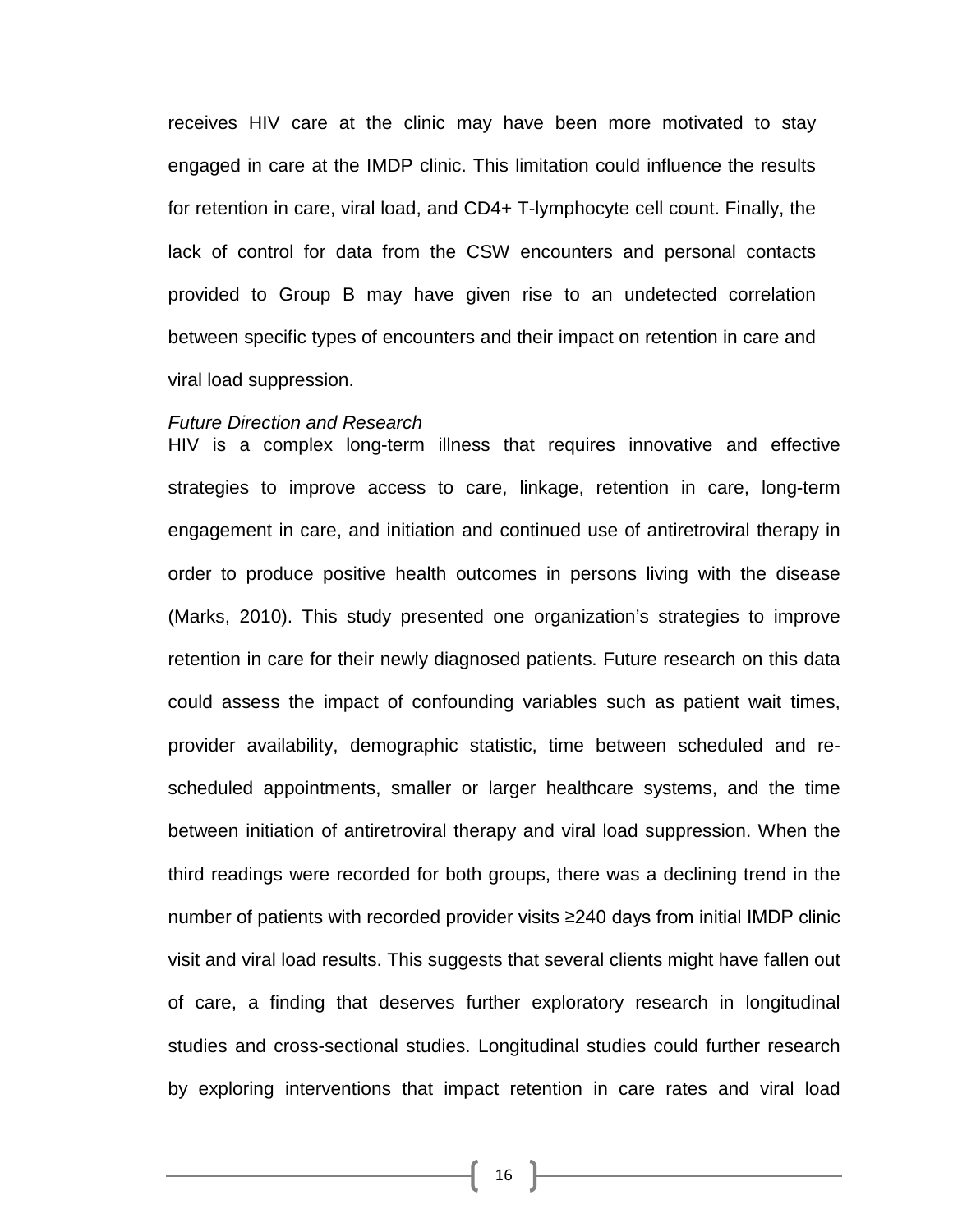suppression at 24, 36, 48, or 60 months. Finally, it would be beneficial to study interventions that work in different healthcare settings and vulnerable populations to address patient-specific barriers to care such as transportation assistance, access to medical insurance, HIV stigma, travel distance to clinic, voucher incentives, and access to behavioral health services.

## **Acknowledgements**

I would like to give a special thank you to my faculty committee members for all your time and support. I would also like to thank Dr. Cezar Mamaril for all your efforts and support with this study.

This study has been reviewed and approved by the University of Kentucky Internal Review Board. IRB Exemption Certification for Protocol No. 15-0876- X6B.

There are no conflicts of interest for this project. No financial support was given for this project. Individual conformed consent was not required for this study.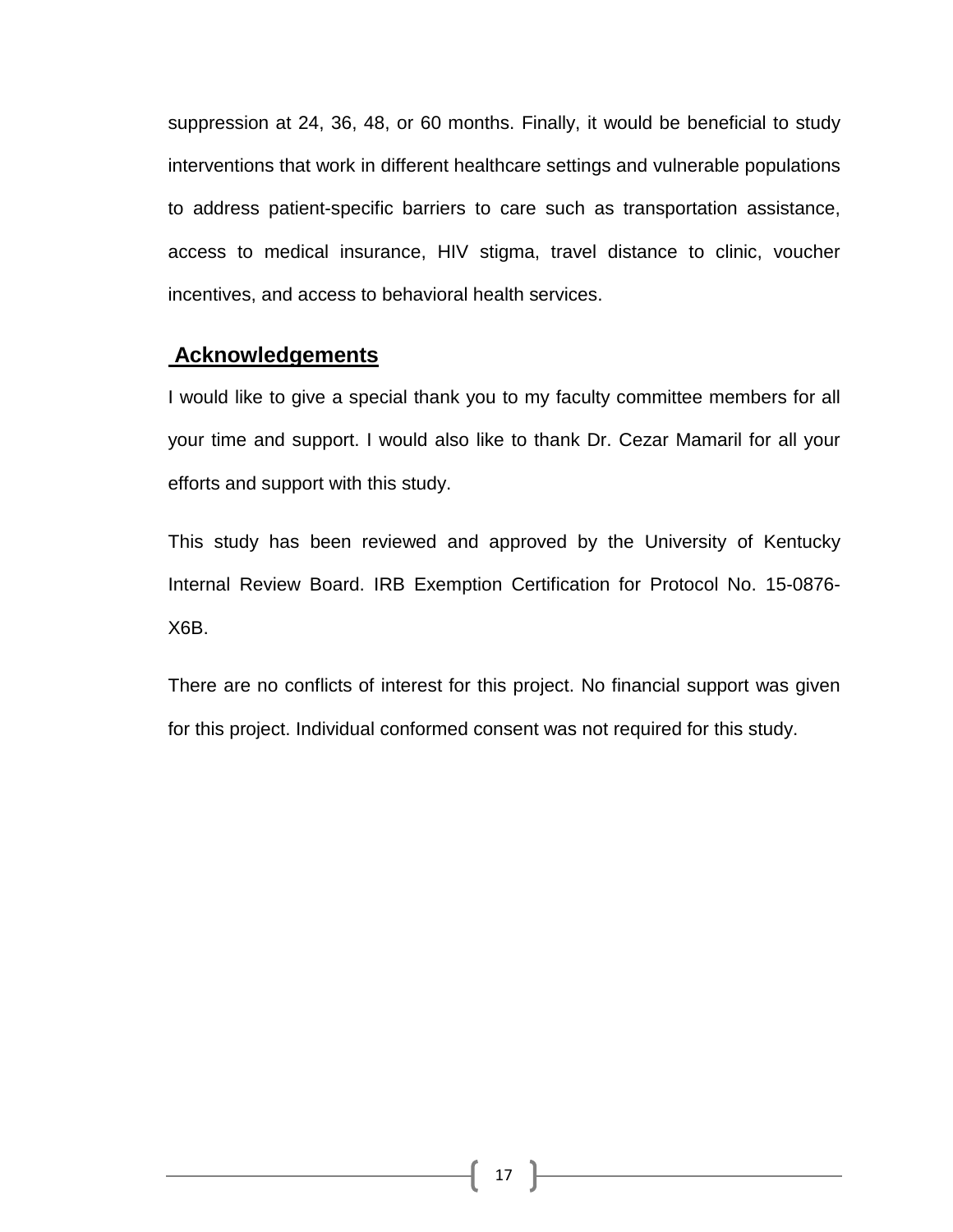## **REFERENCES**

- Centers for Disease Control and Prevention . (2014, December). *Understanding the HIV Care Contiunum.* Retrieved April 2016, from National Center for HIV/AIDS, Viral Hepatitis, STD, and TB Prevention: https://www.cdc.gov/hiv/pdf/dhap\_continuum.pdf
- Centers for Disease Control and Prevention, Health Resources and Service Administration. (2014, December 11). *Recommendations for HIV prevention with adults and adolescents with HIV in the United States, 2014*. Retrieved from CDC Stacks: Public Health Publications : https://stacks.cdc.gov/view/cdc/26062
- Doshi, R. M. (2015). High rates of retention and viral suppression in the US HIV safety net system: HIV care continuum in the Ryan White HIV/AIDS program. *Clinical Infectious Diseases, 60*(1), 117-125. Retrieved from https://cid-oxfordjournalsorg.ezproxy.uky.edu/content/60/1/117.full?sid=f4af8132-a305-47a8-91ea-4696a31fcc43
- Garder, E. M. (2011, March 1). The Spectrum of Engagement in HIV Care and its Relevance to Test-and-Treat Strategies for Prevention of HIV Infection. *Clinical Infectious Diseases, 52*(6), 793-800. Retrieved 2016, from http://cid.oxfordjournals.org/content/52/6/793.full.pdf+html
- Gardner, L. G. (2014). Enhanced personal contact with HIV patients improves retention in primary care: a randomized trial in 6 US HIV clinics. *Clinical Infectious Diseases, 59*(5), 725-734. Retrieved January 7, 2016, from https://cid-oxfordjournalsorg.ezproxy.uky.edu/content/59/5/725.full?sid=f4af8132-a305-47a8-91ea-4696a31fcc43
- Giordano, T. G. (2007). Retention in Care: a challenge to survival with HIV infection . *Clinical Infestious Diseases, 44*(11), 1493-1499. Retrieved from http://www.jstor.org/stable/4485427
- Institute of Medicine of the National Academies. (2012). *Monitoring HIV care in the United States: indicators and data systems.* Retrieved from Nationa Academy of Sciences : http://www.nap.edu/read/13408/chapter/1
- Irvine, M. C. (2015). Improvements in HIV care engagement and viral load suppression following enrollment in a comprehensive HIV care coordination program. *Clinical Infectious Diseases, 60*(2), 298-310. Retrieved from https://cid-oxfordjournalsorg.ezproxy.uky.edu/content/60/2/298.full?sid=f4af8132-a305-47a8-91ea-4696a31fcc43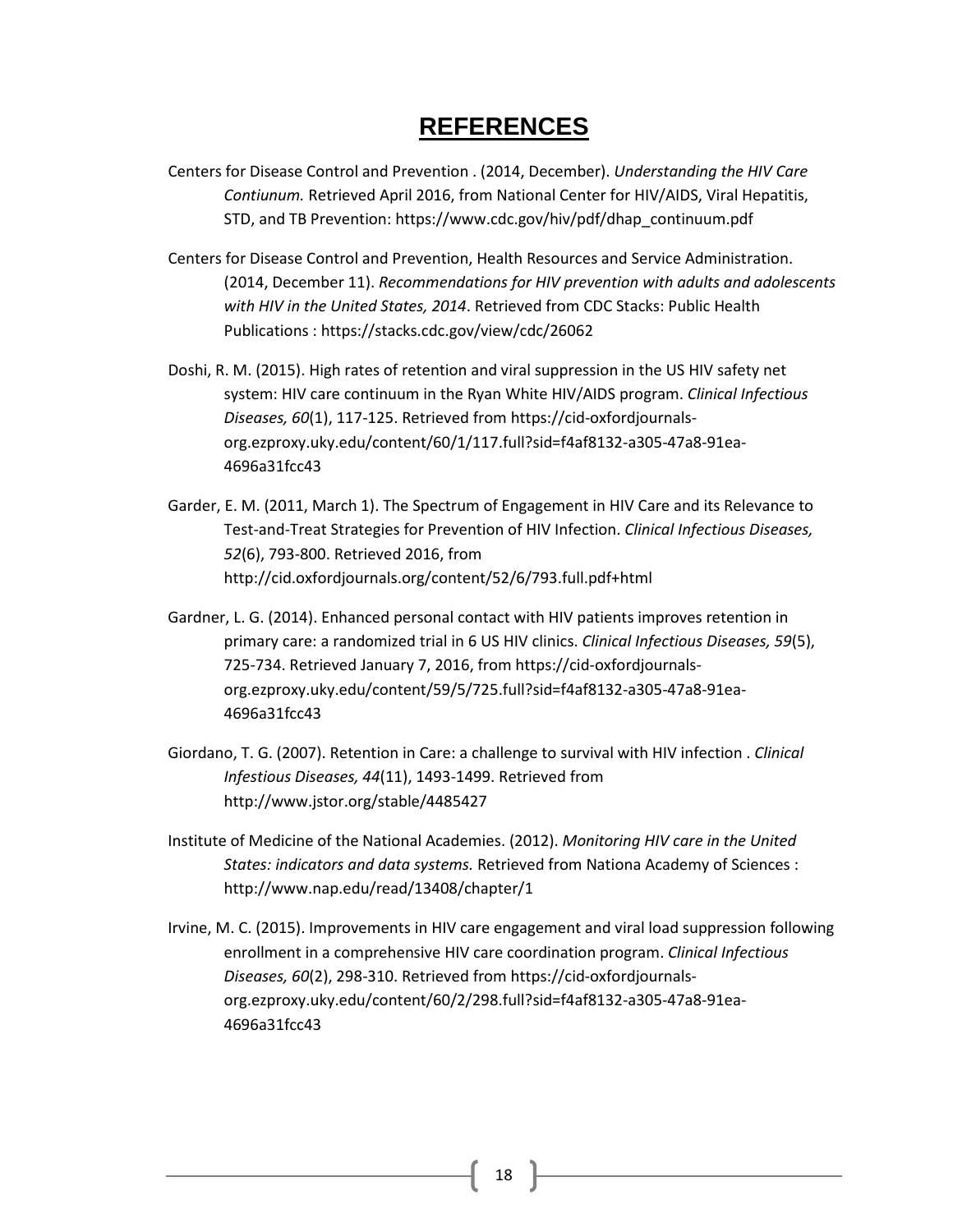- Marks, G. G. (2010). Entry and retention in medical care among HIV-diganosed persons: a meta analysis. *Acquired Immune Deficiency Syndrome, 24*, 2665-2678. Retrieved from http://www.medscape.com/medline/abstract/19838124
- Mayer, K. H. (2011). Introduction: Linkage, Engagment, and Retention in HIV Care: Essential for Optimal Individual-and Community-Level Outcomes in the Era of Highly Antiretroviral Therapy. *Clinical Infectious Diseases, 52*(S2), S205-S2017. Retrieved November 3, 2015
- Mugarvero, M. W. (2014). Beyond core indicators of retention in HIV care: missed clinic visits are independently associated with all-cause mortality. *Clinical Infectious Diseases, 59*, 1471-1479.
- Mugavero, M. L. (2009). Missed appointments and mortality among patients establishing intial outpatient HIV treatment. *Clinical Infectious Diseases, 48*, 248-256.
- Mugavero, M. R. (2012, January 1). Early retention in HIV care and viral load suppression: implications for a test and treat approach to HIV prevention. *AIDS, 59*(1), 86-93. doi:doi:10.1097/QAI.0b013e318236f7d2.
- Mugavero, M., & et.al. (2011). *Health Care System and Policy Factors Influencing Engagement in HIV Medical Care: Piecing Together the Fragments of a Fractured Health Care Delivery System*, Vol. 52(S2): S238-246. Retrieved from Clinical Infectious Disease: http://cid.oxfordjournals.org/content/52/suppl\_2/S205.full
- Round, J. D. (2015, March). Evaluating a complex system wide intervenion using the difference in differences method:the Delivering Choice Programme. *BMJ Support Palliative Care, 5*(1), 26-33. Retrieved 2016, from http://www-ncbi-nlm-nihgov.ezproxy.uky.edu/pubmed/24644163
- Stuart, E. H. (2014, December 1). Using propensity scores in difference-in-differences models to estimate the effects of a policy change. *National Institute of Health: Health Services Outcomes Res Methodol, 14*(4), 166-182. doi:doi:10.1007/s10742-014-0123-z
- The Office of National AIDS Policy. (2015, July 1). *National HIV/AIDS Strategy for the United States: Updated 2020.* Retrieved July 8, 2016, from AIDS.gov: https://www.aids.gov/federal-resources/national-hiv-aids-strategy/nhas-update.pdf
- The White House Office of National AIDS Policy Executive Order. (2013, July 15). HIV Care Continuum Initiative. Retrieved July 8, 2016, from https://www.whitehouse.gov/thepress-office/2013/07/15/executive-order-hiv-care-continuum-initiative
- U.S. Department for Human and Health Services: HIV/AIDS Bureau. (2016, May 5). *Guide for HIV/AIDS clinical care.* Retrieved June 8, 2016, from http://hab.hrsa.gov/deliverhivaidscare/2014guide.pdf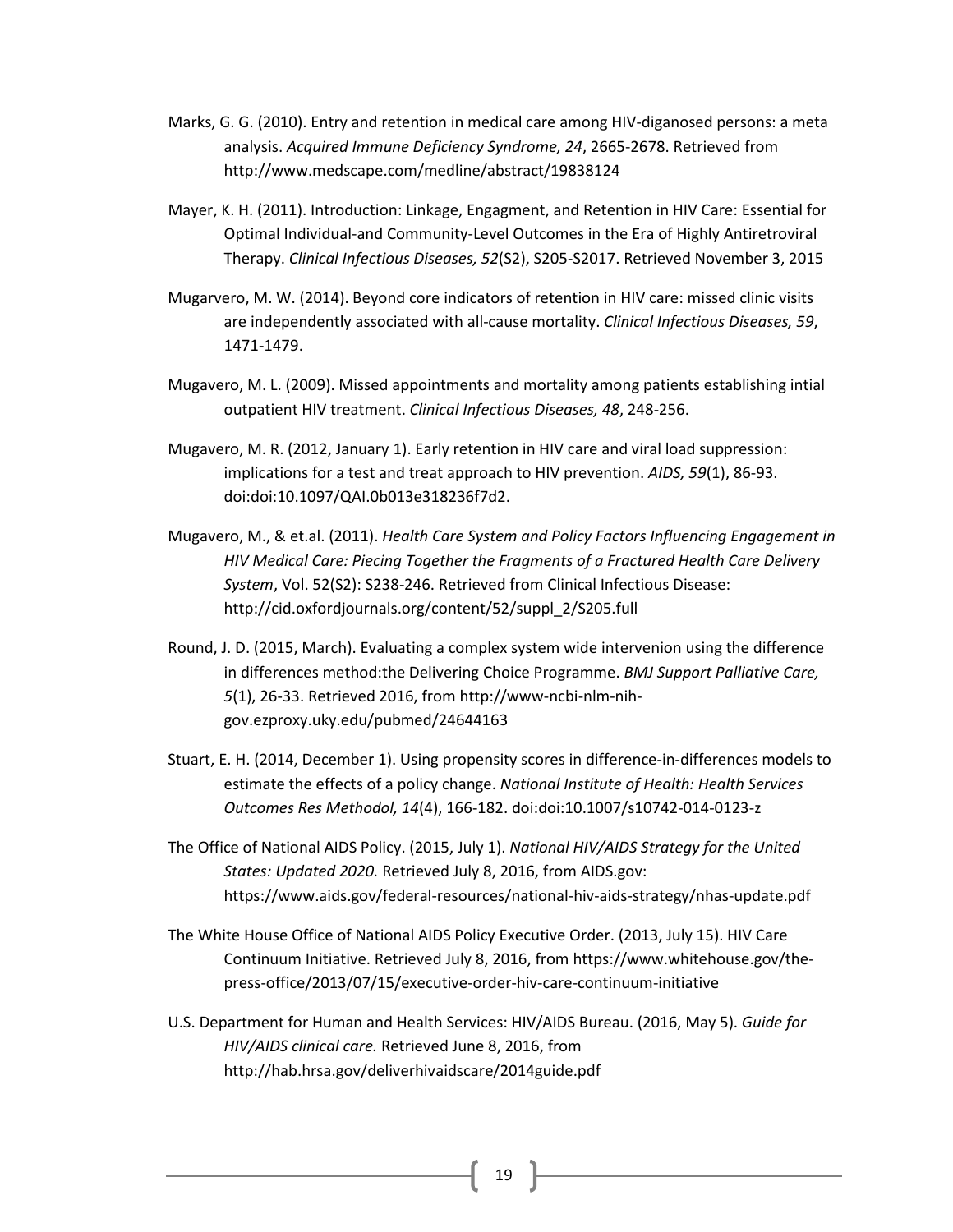# **APPENDIX: Tables and Figures**

| <b>Table 1. Descriptive Statistics</b> |                    |                |                |  |  |
|----------------------------------------|--------------------|----------------|----------------|--|--|
| <b>VARIABLE</b>                        | <b>Full Sample</b> | <b>Group A</b> | <b>Group B</b> |  |  |
| Number of individuals in sample        | 178                | 96             | 82             |  |  |
| Age at Intake (mean)                   | 34.4               | 35.2           | 33.5           |  |  |
| sd                                     | 15.6               | 10.7           | 19.9           |  |  |
| <b>Race/Ethnicity</b>                  |                    |                |                |  |  |
| white NH                               | 130                | 69             | 61             |  |  |
| african american NH                    | 28                 | 14             | 14             |  |  |
| asian pacific island NH                | 5                  | 3              | $\overline{2}$ |  |  |
| hispanic                               | 15                 | 10             | 5              |  |  |
| <b>Gender at Birth</b>                 |                    |                |                |  |  |
| female                                 | 27                 | 19             | 8              |  |  |
| male                                   | 151                | 77             | 74             |  |  |
| <b>Risk Factor</b>                     |                    |                |                |  |  |
| heterosexual                           | 33                 | 18             | 15             |  |  |
| IDU                                    | 5                  | 4              | $\mathbf 1$    |  |  |
| <b>MSM</b>                             | 125                | 68             | 57             |  |  |
| MSM+IDU                                | 4                  | 1              | 3              |  |  |
| unknown/undetermined                   | 11                 | 5              | 6              |  |  |
| <b>Percent Federal Poverty Level</b>   |                    |                |                |  |  |
| 100% FPL                               | 111                | 58             | 53             |  |  |
| 133% FPL                               | 3                  | 1              | $\overline{2}$ |  |  |
| 150% FPL                               | 5                  | 4              | 1              |  |  |
| 185% FPL                               | 5                  | 5              | 0              |  |  |
| 200% FPL                               | 10                 | 4              | 6              |  |  |
| 300% FPL                               | 9                  | 3              | 6              |  |  |
| 400% FPL                               | 5                  | 4              | 1              |  |  |
| >400% FPL                              | 3                  | $\overline{2}$ | 1              |  |  |
| <b>Insurance Coverage</b>              |                    |                |                |  |  |
| no insurance                           | 27                 | 15             | 12             |  |  |
| Medicaid                               | 89                 | 50             | 39             |  |  |
| <b>BCBS</b>                            | 31                 | 16             | 15             |  |  |
| other types                            | 31                 | 15             | 16             |  |  |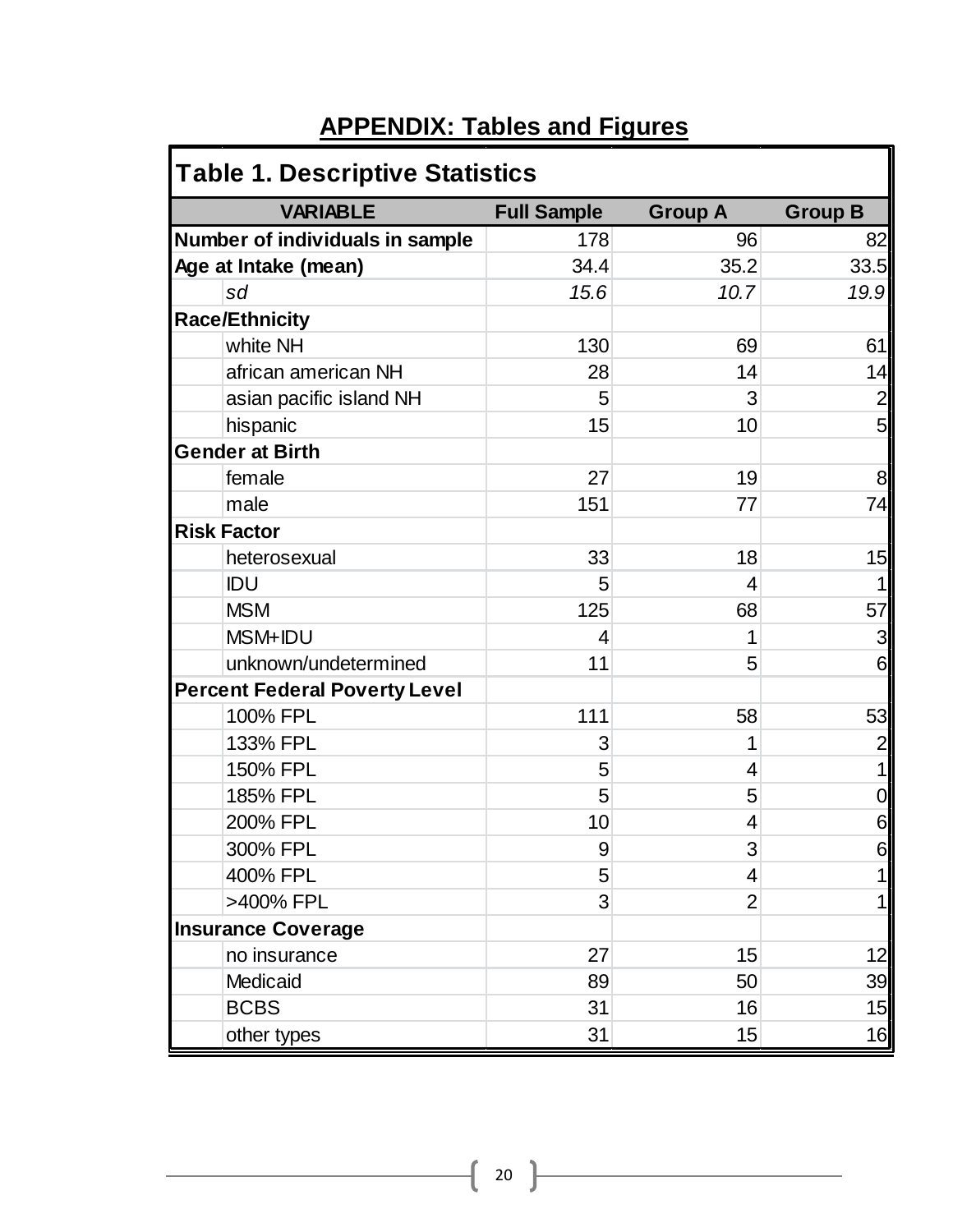| Table 2. Method Results for CD4+ T-lymphocyte cell count (uL) |                    |                |                |                   |         |
|---------------------------------------------------------------|--------------------|----------------|----------------|-------------------|---------|
| <b>CD4 Levels (mean uL)</b>                                   | <b>Full Sample</b> | <b>Group A</b> | <b>Group B</b> | <b>Difference</b> | p-value |
| <b>First Reading</b>                                          | 509                | 505            | 513            | 8                 | 0.8735  |
| std.dev                                                       | 324                | 333            | 316            |                   |         |
| non-missing obs                                               | 155                | 81             | 74             |                   |         |
| <b>Second Reading</b>                                         | 518                | 496            | 541            | 44                | 0.3633  |
| std.dev                                                       | 297                | 284            | 310            |                   |         |
| non-missing obs                                               | 149                | 76             | 73             |                   |         |
| <b>Third Reading</b>                                          | 561                | 562            | 559            | $-3$              | 0.9592  |
| std.dev                                                       | 329                | 361            | 299            |                   |         |
| non-missing obs                                               | 123                | 60             | 63             |                   |         |
| <b>Change from 1st to 3rd Reading</b>                         | 102                | 110            | 94             | $-16$             | 0.6309  |
| sd                                                            | 117                | 175            | 183            |                   |         |
| non-missing obs                                               | 117                | 57             | 60             |                   |         |

| Table 3. Method Results for HIV-RNA 1 Viral Load (copies/mL) |                    |                |                |                   |         |
|--------------------------------------------------------------|--------------------|----------------|----------------|-------------------|---------|
| Viral Load (mean copies/mL)                                  | <b>Full Sample</b> | <b>Group A</b> | <b>Group B</b> | <b>Difference</b> | p-value |
| <b>First Reading</b>                                         | 32,615             | 25,653         | 41,043         | 15,390            | 0.6214  |
| std.dev                                                      | 188,881            | 123,932        | 246,315        |                   |         |
| non-missing obs                                              | 168                | 92             | 76             |                   |         |
| <b>Second Reading</b>                                        | 7,584              | 6,457          | 8,820          | 2,364             | 0.6666  |
| std.dev                                                      | 33,026             | 27,684         | 38,202         |                   |         |
| non-missing obs                                              | 151                | 79             | 72             |                   |         |
| <b>Third Reading</b>                                         | 3,216              | 3,251          | 3,182          | $-69$             | 0.9827  |
| std.dev                                                      | 17,520             | 15,749         | 19,208         |                   |         |
| non-missing obs                                              | 122                | 60             | 62             |                   |         |
| Change from 1st-3rd Reading                                  | 40,118             | 34,590         | 45,556         | 10,967            | 0.7861  |
| std.dev                                                      | 221,765            | 153,091        | 274,322        |                   |         |
| non-missing obs                                              | 121                | 60             | 61             |                   |         |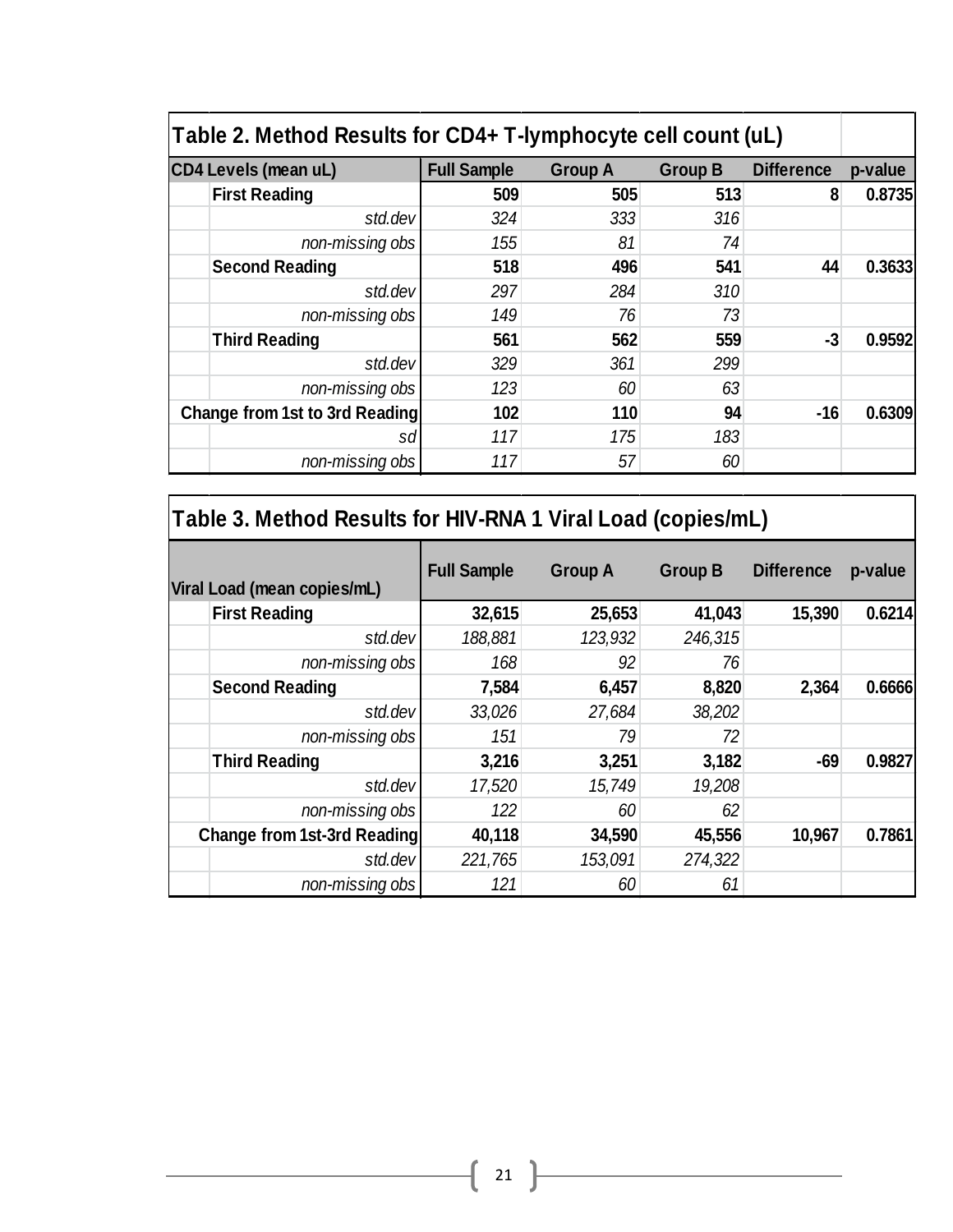| Table 4. Method Results for duration of time between readings for viral |  |
|-------------------------------------------------------------------------|--|
| Load and CD4+ cell count combined                                       |  |

| <b>Duration between readings</b><br>(number of weeks) | <b>Full Sample</b> | <b>Group A</b> | <b>Group B</b> | <b>Difference</b> | p-value |
|-------------------------------------------------------|--------------------|----------------|----------------|-------------------|---------|
| Intake to 1st reading                                 | 14.9               | 13.6           | 16.3           | 2.7               | 0.1113  |
| sd                                                    | 10.6               | 9.2            | 11.9           |                   |         |
| non-missing obs                                       | 160                | 84             | 76             |                   |         |
| 1st reading to 2nd reading                            | 13.1               | 11.8           | 14.4           | 2.6               | 0.0425  |
| sdl                                                   | 8.1                | 7.2            | 8.8            |                   |         |
| non-missing obs                                       | 155                | 81             | 74             |                   |         |
| 2nd reading to 3rd reading                            | 17.1               | 16.3           | 17.8           | 1.5               | 0.4354  |
| sd                                                    | 11.0               | 10.7           | 11.2           |                   |         |
| non-missing obs                                       | 126                | 62             | 64             |                   |         |
| Intake to 3rd reading                                 | 41.1               | 35.8           | 46.2           | 10.4              | 0.0019  |
| sd                                                    | 18.8               | 18.0           | 18.4           |                   |         |
| non-missing obs                                       | 123                | 61             | 62             |                   |         |

## **Table 5. Encounters Provided by IMDP Clinical Social Workers**

Referral for Behavioral Health Referral for State AIDS Drug Assistance Program Partner Testing and Counseling Sexual Education and Condom Use Risk Reduction counseling Transportation Assistance Social Support Services Food Bank Agency Referrals Medication Copay Assistance Assistance for Durable Medical Equipment Medical Insurance Premium Assistance Navigation to enroll in state Health benefit exchange program or Medicaid Tobacco Cessation Counseling Substance Abuse Treatment Referral Medication adherence counseling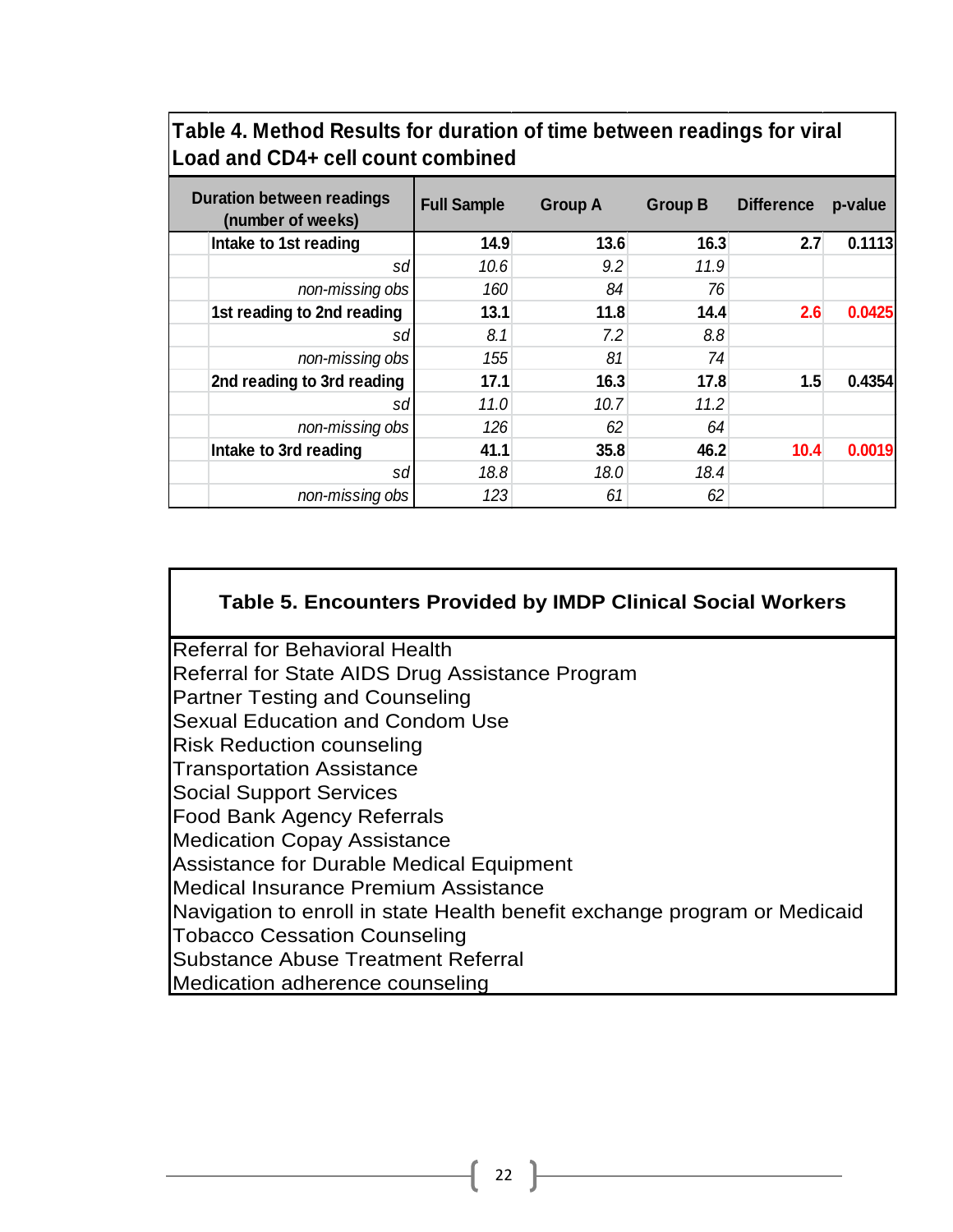### **Figure A: 2011 CDC Analysis: The Continuum of Engagement in HIV Care** (Centers for Disease Control and Prevention, 2014)